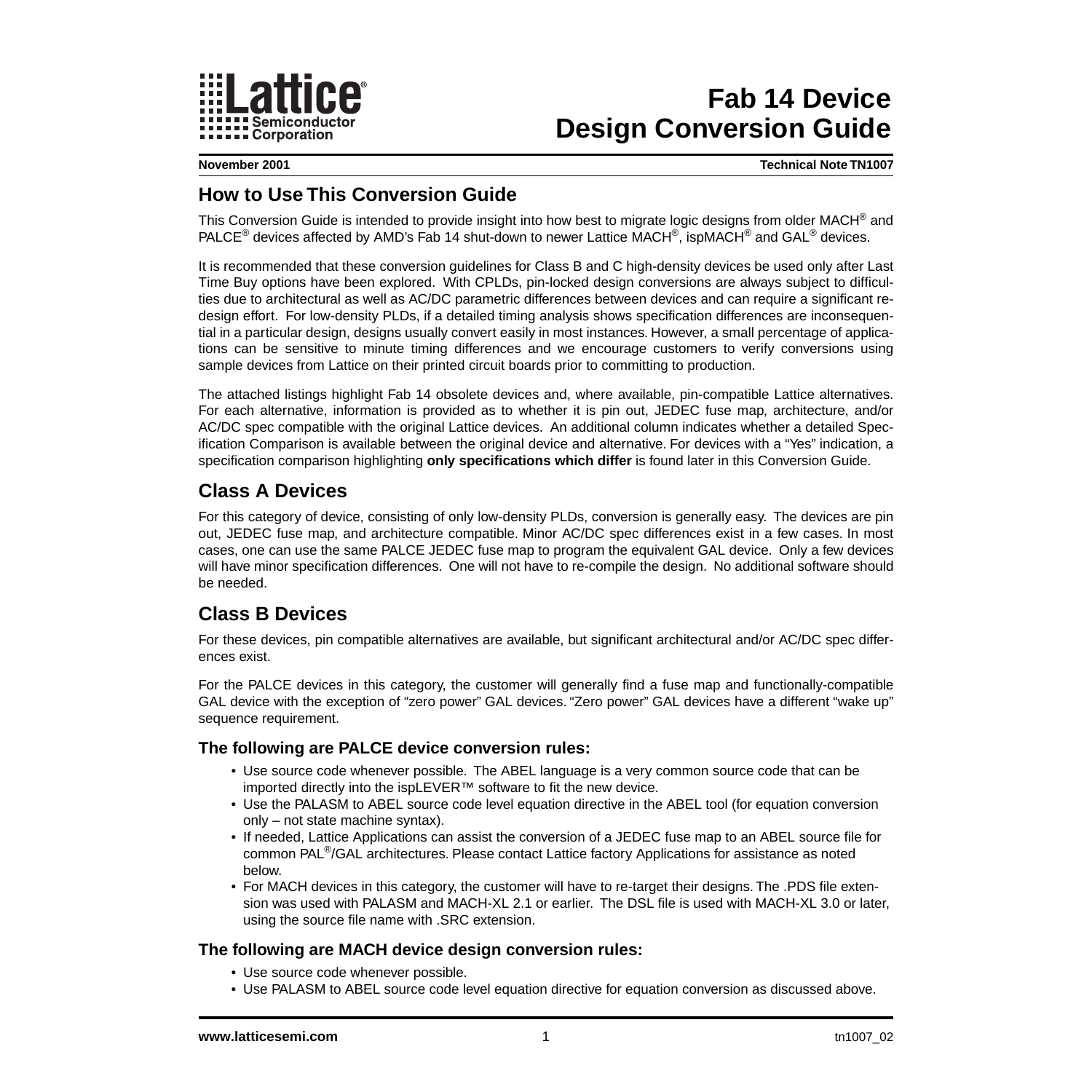• For extreme case where the source code is not available, Lattice Applications can help reconstruct ABEL source code from JEDEC, PDS or DSL files. There is no guarantee that the conversion will yield an exact functional equivalent. Contact Lattice Applications for more information.

### **Class C Devices**

These devices have no pin-compatible alternative and will require a re-design. Starting from the best source code and functional/timing requirements will expedite the redesign effort. Pin-compatible redesigns can be attempted for printed circuit boards (PCBs) that cannot be re-spun, but where PCB re-spins are scheduled, completing a new design with free pin assignments may give the quickest and highest performance results.

In such instances, it may prove beneficial to consider re-targeting the design for a different Lattice device to provide higher integration or more features.

## **Applications Support**

Lattice's factory Applications group is ready to assist with any Fab 14 Conversion questions or re-design efforts. They can be contacted at:

E-mail: techsupport@latticesemi.com -- E-Mail Subject: Fab 14 Conversion Assistance

Telephone: 1-800-LATTICE or 1-408-826-6000 -- Ask for Lattice Applications, Fab 14 Conversion Assistance

| Class | Obsolete<br>Ordering<br><b>Part Number OPN</b> | Pkg         | <b>Pins</b> | <b>Pin-Compatible</b><br><b>Alternative OPN</b> | Pin<br>Out | <b>JEDEC</b><br><b>Fuse</b><br>Map | Arch.      | AC/DC<br><b>Specs</b> | <b>Spec</b><br>Comparison<br>Available | Comments/<br><b>Recommendations</b> |
|-------|------------------------------------------------|-------------|-------------|-------------------------------------------------|------------|------------------------------------|------------|-----------------------|----------------------------------------|-------------------------------------|
| A     | PALCE16V8H-10JC/4                              | <b>PLCC</b> | 20          | GAL16V8D-10LJ                                   | Yes        | Yes                                | Yes        | No                    | Yes                                    |                                     |
| A     | PALCE16V8H-10JI/4                              | <b>PLCC</b> | 20          | GAL16V8D-10LJI                                  | Yes        | Yes                                | Yes        | <b>No</b>             | Yes                                    |                                     |
| A     | PALCE16V8H-10PC/4                              | PDIP        | 20          | GAL16V8D-10LP                                   | Yes        | Yes                                | Yes        | No                    | Yes                                    |                                     |
| A     | PALCE16V8H-10PI/4                              | PDIP        | 20          | GAL16V8D-10LPI                                  | <b>Yes</b> | Yes                                | <b>Yes</b> | <b>No</b>             | Yes                                    |                                     |
| Α     | PALCE16V8H-10SC/4                              | SOIC        | 20          | GAL16V8D-10LS                                   | Yes        | Yes                                | Yes        | No                    | Yes                                    |                                     |
| A     | PALCE16V8H-15JC/4                              | <b>PLCC</b> | 20          | GAL16V8D-15LJ                                   | Yes        | Yes                                | Yes        | Yes                   | <b>No</b>                              |                                     |
| Α     | PALCE16V8H-15JI/4                              | <b>PLCC</b> | 20          | GAL16V8D-15LJI                                  | Yes        | Yes                                | Yes        | Yes                   | <b>No</b>                              |                                     |
| Α     | PALCE16V8H-15PC/4                              | PDIP        | 20          | GAL16V8D-15LP                                   | Yes        | Yes                                | <b>Yes</b> | Yes                   | <b>No</b>                              |                                     |
| A     | PALCE16V8H-15PI/4                              | PDIP        | 20          | GAL16V8D-15LPI                                  | Yes        | Yes                                | Yes        | Yes                   | <b>No</b>                              |                                     |
| A     | PALCE16V8H-15SC/4                              | SOIC        | 20          | GAL16V8D-15LS                                   | Yes        | Yes                                | Yes        | Yes                   | <b>No</b>                              |                                     |
| Α     | PALCE16V8H-25JC/4                              | <b>PLCC</b> | 20          | GAL16V8D-25LJ                                   | Yes        | Yes                                | Yes        | Yes                   | <b>No</b>                              |                                     |
| Α     | PALCE16V8H-25JI/4                              | <b>PLCC</b> | 20          | GAL16V8D-25LJI                                  | Yes        | Yes                                | Yes        | Yes                   | <b>No</b>                              |                                     |
| A     | PALCE16V8H-25PC/4                              | PDIP        | 20          | GAL16V8D-25LP                                   | Yes        | Yes                                | Yes        | Yes                   | <b>No</b>                              |                                     |
| A     | PALCE16V8H-25PI/4                              | PDIP        | 20          | GAL16V8D-25LPI                                  | Yes        | Yes                                | Yes        | Yes                   | <b>No</b>                              |                                     |
| A     | PALCE16V8H-25SC/4                              | SOIC        | 20          | GAL16V8D-25LS                                   | Yes        | Yes                                | Yes        | Yes                   | <b>No</b>                              |                                     |
| Α     | PALCE16V8H-5JC/5                               | <b>PLCC</b> | 20          | GAL16V8D-5LJ                                    | Yes        | Yes                                | Yes        | <b>No</b>             | Yes                                    |                                     |
| A     | PALCE16V8H-7JC/5                               | <b>PLCC</b> | 20          | GAL16V8D-7LJ                                    | Yes        | Yes                                | Yes        | <b>No</b>             | Yes                                    |                                     |
| A     | PALCE16V8H-7PC/5                               | PDIP        | 20          | GAL16V8D-7LP                                    | Yes        | Yes                                | Yes        | <b>No</b>             | Yes                                    |                                     |
| A     | PALCE16V8H-7SC/5                               | SOIC        | 20          | GAL16V8D-7LS                                    | Yes        | Yes                                | Yes        | <b>No</b>             | Yes                                    |                                     |
| Α     | PALCE16V8Q-10JC/5                              | <b>PLCC</b> | 20          | GAL16V8D-10QJ                                   | Yes        | Yes                                | Yes        | No                    | Yes                                    |                                     |
| Α     | PALCE16V8Q-15JC/4                              | <b>PLCC</b> | 20          | GAL16V8D-15QJ                                   | Yes        | Yes                                | <b>Yes</b> | <b>Yes</b>            | <b>No</b>                              |                                     |
| A     | PALCE16V8Q-15PC/4                              | PDIP        | 20          | GAL16V8D-15QP                                   | Yes        | Yes                                | Yes        | Yes                   | <b>No</b>                              |                                     |
| A     | PALCE16V8Q-20JI/4                              | <b>PLCC</b> | 20          | GAL16V8D-20QJI                                  | Yes        | Yes                                | Yes        | Yes                   | <b>No</b>                              |                                     |
| A     | PALCE16V8Q-20PI/4                              | PDIP        | 20          | GAL16V8D-20QPI                                  | Yes        | Yes                                | Yes        | Yes                   | <b>No</b>                              |                                     |
| Α     | PALCE16V8Q-25JC/4                              | <b>PLCC</b> | 20          | GAL16V8D-25QJ                                   | Yes        | Yes                                | Yes        | Yes                   | <b>No</b>                              |                                     |

### **Table 1. Compatibility**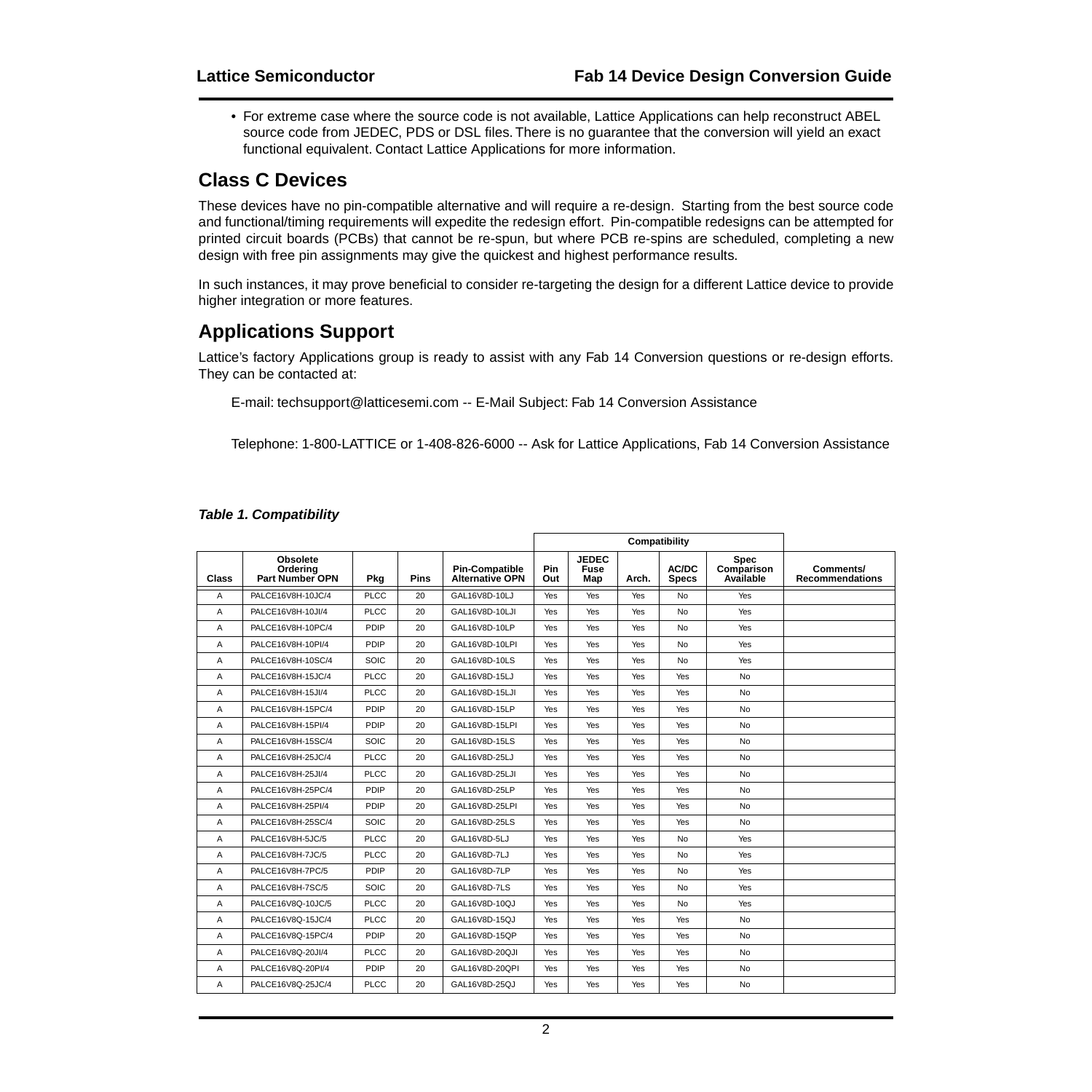| Class | <b>Obsolete</b><br>Ordering<br><b>Part Number OPN</b> | Pkg         | Pins | <b>Pin-Compatible</b><br><b>Alternative OPN</b> | Pin<br>Out | <b>JEDEC</b><br>Fuse<br>Map | Arch. | <b>AC/DC</b><br><b>Specs</b> | Spec<br>Comparison<br>Available | Comments/<br><b>Recommendations</b> |
|-------|-------------------------------------------------------|-------------|------|-------------------------------------------------|------------|-----------------------------|-------|------------------------------|---------------------------------|-------------------------------------|
| Α     | PALCE16V8Q-25JI/4                                     | <b>PLCC</b> | 20   | GAL16V8D-25LJI                                  | Yes        | Yes                         | Yes   | Yes                          | No                              |                                     |
| Α     | PALCE16V8Q-25PC/4                                     | PDIP        | 20   | GAL16V8D-25QP                                   | Yes        | Yes                         | Yes   | Yes                          | No                              |                                     |
| Α     | PALCE16V8Q-25PI/4                                     | PDIP        | 20   | GAL16V8D-25QPI                                  | Yes        | Yes                         | Yes   | Yes                          | No                              |                                     |
| Α     | PALCE20V8H-10JC/4                                     | <b>PLCC</b> | 28   | GAL20V8C-10LJ                                   | Yes        | Yes                         | Yes   | No                           | Yes                             |                                     |
| Α     | PALCE20V8H-10PC/4                                     | PDIP        | 24   | GAL20V8B-10LP                                   | Yes        | Yes                         | Yes   | No                           | Yes                             |                                     |
| Α     | PALCE20V8H-15JC/4                                     | <b>PLCC</b> | 28   | GAL20V8B-15LJ                                   | Yes        | Yes                         | Yes   | Yes                          | No                              |                                     |
| Α     | PALCE20V8H-15JI/4                                     | <b>PLCC</b> | 28   | GAL20V8B-15LJI                                  | Yes        | Yes                         | Yes   | Yes                          | No                              |                                     |
| Α     | PALCE20V8H-15PC/4                                     | PDIP        | 24   | GAL20V8B-15LP                                   | Yes        | Yes                         | Yes   | Yes                          | No                              |                                     |
| Α     | PALCE20V8H-15PI/4                                     | PDIP        | 24   | GAL20V8B-15LPI                                  | Yes        | Yes                         | Yes   | Yes                          | No                              |                                     |
| Α     | PALCE20V8H-25JC/4                                     | <b>PLCC</b> | 28   | GAL20V8B-25LJ                                   | Yes        | Yes                         | Yes   | Yes                          | No                              |                                     |
| Α     | PALCE20V8H-25JI/4                                     | <b>PLCC</b> | 28   | GAL20V8B-25LJI                                  | Yes        | Yes                         | Yes   | Yes                          | No                              |                                     |
| Α     | PALCE20V8H-25PC/4                                     | PDIP        | 24   | GAL20V8B-25LP                                   | Yes        | Yes                         | Yes   | Yes                          | No                              |                                     |
| Α     | PALCE20V8H-25PI/4                                     | PDIP        | 24   | GAL20V8B-25LPI                                  | Yes        | Yes                         | Yes   | Yes                          | No                              |                                     |
| Α     | PALCE20V8H-5JC/5                                      | <b>PLCC</b> | 28   | GAL20V8C-5LJ                                    | Yes        | Yes                         | Yes   | No                           | Yes                             |                                     |
| Α     | PALCE20V8H-7JC/5                                      | <b>PLCC</b> | 28   | GAL20V8C-7LJ                                    | Yes        | Yes                         | Yes   | No                           | Yes                             |                                     |
| Α     | PALCE20V8H-7PC/5                                      | PDIP        | 24   | GAL20V8B-7LP                                    | Yes        | Yes                         | Yes   | No                           | Yes                             |                                     |
| Α     | PALCE20V8Q-15JC/4                                     | <b>PLCC</b> | 28   | GAL20V8B-15QJ                                   | Yes        | Yes                         | Yes   | Yes                          | No                              |                                     |
| Α     | PALCE20V8Q-15PC/4                                     | PDIP        | 24   | GAL20V8B-15QP                                   | Yes        | Yes                         | Yes   | Yes                          | No                              |                                     |
| Α     | PALCE20V8Q-20JI/4                                     | <b>PLCC</b> | 28   | GAL20V8B-20QJI                                  | Yes        | Yes                         | Yes   | Yes                          | No                              |                                     |
| A     | PALCE20V8Q-20PI/4                                     | PDIP        | 24   | GAL20V8B-20QPI                                  | Yes        | Yes                         | Yes   | Yes                          | No                              |                                     |
|       |                                                       |             |      |                                                 |            |                             |       |                              |                                 |                                     |
| Α     | PALCE20V8Q-25JC/4                                     | <b>PLCC</b> | 28   | GAL20V8B-25QJ                                   | Yes        | Yes                         | Yes   | Yes                          | No                              |                                     |
| Α     | PALCE20V8Q-25JI/4                                     | <b>PLCC</b> | 28   | GAL20V8B-25QJI                                  | Yes        | Yes                         | Yes   | Yes                          | No                              |                                     |
| Α     | PALCE20V8Q-25PC/4                                     | PDIP        | 24   | GAL20V8B-25QP                                   | Yes        | Yes                         | Yes   | Yes                          | No                              |                                     |
| Α     | PALCE20V8Q-25PI/4                                     | PDIP        | 24   | GAL20V8B-25QPI                                  | Yes        | Yes                         | Yes   | Yes                          | No                              |                                     |
| Α     | PALCE22V10H-10JC/5                                    | <b>PLCC</b> | 28   | GAL22V10D-10LJ                                  | Yes        | Yes                         | Yes   | No                           | Yes                             |                                     |
| Α     | PALCE22V10H-10JI/5                                    | <b>PLCC</b> | 28   | GAL22V10D-10LJI                                 | Yes        | Yes                         | Yes   | No                           | Yes                             |                                     |
| Α     | PALCE22V10H-10PC/5                                    | PDIP        | 24   | GAL22V10D-10LP                                  | Yes        | Yes                         | Yes   | No                           | Yes                             |                                     |
| Α     | PALCE22V10H-10PI/5                                    | PDIP        | 24   | GAL22V10D-10LPI                                 | Yes        | Yes                         | Yes   | No                           | Yes                             |                                     |
| Α     | PALCE22V10H-10SC/5                                    | SOIC        | 24   | GAL22V10D-10LS                                  | Yes        | Yes                         | Yes   | No                           | Yes                             |                                     |
| Α     | PALCE22V10H-15JC/4                                    | <b>PLCC</b> | 28   | GAL22V10D-15LJ                                  | Yes        | Yes                         | Yes   | Yes                          | No                              |                                     |
| Α     | PALCE22V10H-15JI/5                                    | <b>PLCC</b> | 28   | GAL22V10D-15LJI                                 | Yes        | Yes                         | Yes   | Yes                          | No                              |                                     |
| Α     | PALCE22V10H-15PC/4                                    | PDIP        | 24   | GAL22V10D-15LP                                  | Yes        | Yes                         | Yes   | Yes                          | No                              |                                     |
| Α     | PALCE22V10H-15PI/5                                    | PDIP        | 24   | GAL22V10D-15LPI                                 | Yes        | Yes                         | Yes   | Yes                          | No                              |                                     |
| Α     | PALCE22V10H-15SC/4                                    | SOIC        | 24   | GAL22V10D-15LS                                  | Yes        | Yes                         | Yes   | Yes                          | No                              |                                     |
| Α     | PALCE22V10H-20JI/4                                    | PLCC        | 28   | GAL22V10D-20LJI                                 | Yes        | Yes                         | Yes   | Yes                          | No                              |                                     |
| Α     | PALCE22V10H-20PI/4                                    | <b>PDIP</b> | 24   | GAL22V10D-20LPI                                 | Yes        | Yes                         | Yes   | Yes                          | No                              |                                     |
| Α     | PALCE22V10H-25JC/4                                    | <b>PLCC</b> | 28   | GAL22V10D-25LJ                                  | Yes        | Yes                         | Yes   | Yes                          | No                              |                                     |
| Α     | PALCE22V10H-25JI/4                                    | <b>PLCC</b> | 28   | GAL22V10D-25LJI                                 | Yes        | Yes                         | Yes   | Yes                          | No                              |                                     |
| Α     | PALCE22V10H-25PC/4                                    | <b>PDIP</b> | 24   | GAL22V10D-25LP                                  | Yes        | Yes                         | Yes   | Yes                          | No                              |                                     |
| Α     | PALCE22V10H-25PI/4                                    | <b>PDIP</b> | 24   | GAL22V10D-25LPI                                 | Yes        | Yes                         | Yes   | Yes                          | No                              |                                     |
| Α     | PALCE22V10H-25SC/4                                    | SOIC        | 24   | GAL22V10D-25LS                                  | Yes        | Yes                         | Yes   | Yes                          | No                              |                                     |
| Α     | PALCE22V10H-5JC/5                                     | <b>PLCC</b> | 28   | GAL22V10D-5LJ                                   | Yes        | Yes                         | Yes   | No                           | Yes                             |                                     |
| Α     | PALCE22V10H-7JC/5                                     | <b>PLCC</b> | 28   | GAL22V10D-7LJ                                   | Yes        | Yes                         | Yes   | No                           | Yes                             |                                     |
| Α     | PALCE22V10H-7PC/5                                     | PDIP        | 24   | GAL22V10D-7LP                                   | Yes        | Yes                         | Yes   | No                           | Yes                             |                                     |
| Α     | PALCE22V10Q-10JC/5                                    | <b>PLCC</b> | 28   | GAL22V10D-10QJ                                  | Yes        | Yes                         | Yes   | No                           | Yes                             |                                     |
| Α     | PALCE22V10Q-10PC/5                                    | PDIP        | 24   | GAL22V10D-10QP                                  | Yes        | Yes                         | Yes   | No                           | Yes                             |                                     |
| Α     | PALCE22V10Q-15JC/5                                    | <b>PLCC</b> | 28   | GAL22V10D-15QJ                                  | Yes        | Yes                         | Yes   | Yes                          | No                              |                                     |
| Α     | PALCE22V10Q-15PC/5                                    | <b>PDIP</b> | 24   | GAL22V10D-15QP                                  | Yes        | Yes                         | Yes   | Yes                          | No                              |                                     |
| Α     | PALCE22V10Q-25JC/4                                    | <b>PLCC</b> | 28   | GAL22V10D-25QJ                                  | Yes        | Yes                         | Yes   | Yes                          | No                              |                                     |
| Α     | PALCE22V10Q-25PC/4                                    | PDIP        | 24   | GAL22V10D-25QP                                  | Yes        | Yes                         | Yes   | Yes                          | No                              |                                     |
| Α     | PALCE26V12H-15JC/4                                    | <b>PLCC</b> | 28   | GAL26V12C-15LJ                                  | Yes        |                             |       |                              |                                 |                                     |
|       |                                                       |             |      |                                                 |            | Yes                         | Yes   | No                           | Yes                             |                                     |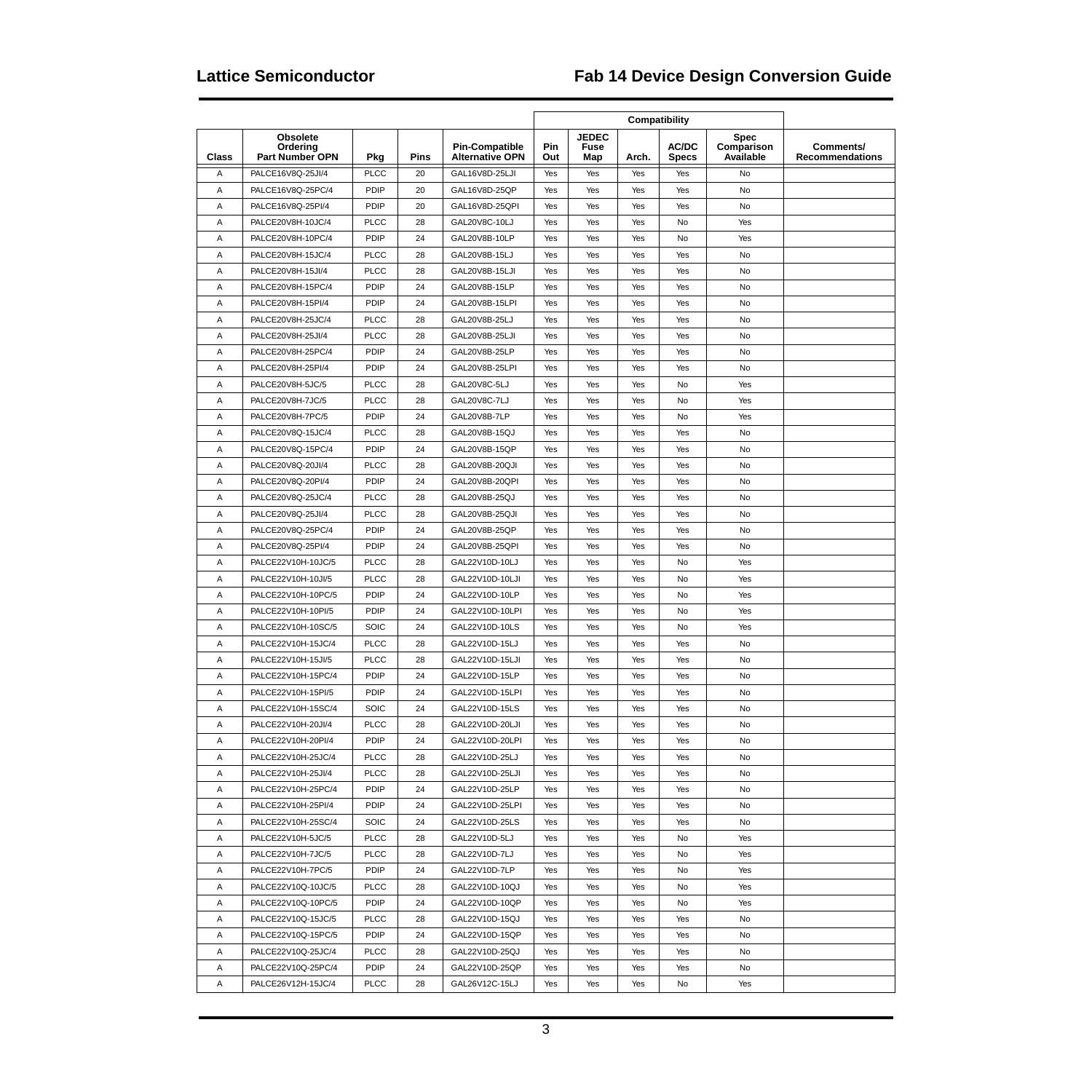| Class | <b>Obsolete</b><br>Ordering<br><b>Part Number OPN</b> | Pkg         | <b>Pins</b> | <b>Pin-Compatible</b><br><b>Alternative OPN</b> | Pin<br>Out | <b>JEDEC</b><br>Fuse<br>Map | Arch. | AC/DC<br><b>Specs</b> | <b>Spec</b><br>Comparison<br>Available | Comments/<br><b>Recommendations</b>    |
|-------|-------------------------------------------------------|-------------|-------------|-------------------------------------------------|------------|-----------------------------|-------|-----------------------|----------------------------------------|----------------------------------------|
| Α     | PALCE26V12H-15JI/4                                    | <b>PLCC</b> | 28          | GAL26V12C-15LJI                                 | Yes        | Yes                         | Yes   | No                    | Yes                                    |                                        |
| Α     | PALCE26V12H-15PC/4                                    | PDIP        | 28          | GAL26V12C-15LP                                  | Yes        | Yes                         | Yes   | No                    | Yes                                    |                                        |
| Α     | PALCE26V12H-15PI/4                                    | PDIP        | 28          | GAL26V12C-15LPI                                 | Yes        | Yes                         | Yes   | No                    | Yes                                    |                                        |
| Α     | PALCE26V12H-20JC/4                                    | <b>PLCC</b> | 28          | GAL26V12C-20LJ                                  | Yes        | Yes                         | Yes   | No                    | Yes                                    |                                        |
| Α     | PALCE26V12H-20JI/4                                    | <b>PLCC</b> | 28          | GAL26V12C-20LJI                                 | Yes        | Yes                         | Yes   | No                    | Yes                                    |                                        |
| Α     | PALCE26V12H-20PC/4                                    | PDIP        | 28          | GAL26V12C-20LP                                  | Yes        | Yes                         | Yes   | No                    | Yes                                    |                                        |
| Α     | PALCE26V12H-20PI/4                                    | PDIP        | 28          | GAL26V12C-20LPI                                 | Yes        | Yes                         | Yes   | No                    | Yes                                    |                                        |
| B     | MACH111SP-10JC                                        | <b>PLCC</b> | 44          | M4A5-32/32-10JC                                 | Yes        | No                          | No    | No                    | No                                     |                                        |
| B     | MACH111SP-10JI                                        | <b>PLCC</b> | 44          | M4A5-32/32-10JI                                 | Yes        | No                          | No    | No                    | No                                     |                                        |
| B     | MACH111SP-10VC                                        | <b>TQFP</b> | 44          | M4A5-32/32-10VC                                 | Yes        | No                          | No    | No                    | No                                     |                                        |
| B     | MACH111SP-12JC                                        | <b>PLCC</b> | 44          | M4A5-32/32-10JC                                 | Yes        | No                          | No    | No                    | No                                     |                                        |
| B     | MACH111SP-12JI                                        | <b>PLCC</b> | 44          | M4A5-32/32-12JI                                 | Yes        | No                          | No    | No                    | No                                     |                                        |
| B     | MACH111SP-12VC                                        | <b>TQFP</b> | 44          | M4A5-32/32-10VC                                 | Yes        | No                          | No    | No                    | No                                     |                                        |
| B     | MACH111SP-14JI                                        | <b>PLCC</b> | 44          | M4A5-32/32-12JI                                 | Yes        | No                          | No    | No                    | No                                     |                                        |
| B     | MACH111SP-15JC                                        | <b>PLCC</b> | 44          | M4A5-32/32-10JC                                 | Yes        | No                          | No    | No                    | No                                     | M4A is superset, direct                |
| B     | MACH111SP-15VC                                        | <b>TQFP</b> | 44          | M4A5-32/32-10VC                                 | Yes        | No                          | No    | No                    | No                                     | conversion.                            |
| B     | MACH111SP-18JI                                        | <b>PLCC</b> | 44          | M4A5-32/32-12JI                                 | Yes        | No                          | No    | No                    | No                                     |                                        |
| B     | MACH111SP-5JC                                         | <b>PLCC</b> | 44          | M4A5-32/32-5JC                                  | Yes        | No                          | No    | No                    | No                                     |                                        |
| B     | MACH111SP-5VC                                         | <b>TQFP</b> | 44          | M4A5-32/32-5VC                                  | Yes        | No                          | No    | No                    | No                                     |                                        |
| B     | MACH111SP-7JC                                         | <b>PLCC</b> | 44          | M4A5-32/32-7JC                                  | Yes        | No                          | No    | No                    | No                                     |                                        |
| B     | MACH111SP-7JI                                         | <b>PLCC</b> | 44          | M4A5-32/32-7JI                                  | Yes        | No                          | No    | No                    | No                                     |                                        |
| B     | MACH111SP-7VC                                         | <b>TQFP</b> | 44          | M4A5-32/32-7VC                                  | Yes        | No                          | No    | No                    | No                                     |                                        |
| B     | <b>MACH130-15JC</b>                                   | <b>PLCC</b> | 84          | M4-128N/64-15JC                                 | Yes        | No                          | No    | No                    | No                                     |                                        |
| B     | <b>MACH130-18JI</b>                                   | <b>PLCC</b> | 84          | M4-128N/64-18JI                                 | Yes        | No                          | No    | No                    | No                                     |                                        |
| B     | MACH131-10JC/1                                        | <b>PLCC</b> | 84          | M4-128N/64-10JC                                 | Yes        | No                          | No    | No                    | No                                     |                                        |
| B     | MACH131-10JI/1                                        | <b>PLCC</b> | 84          | M4-128N/64-10JI                                 | Yes        | No                          | No    | No                    | No                                     |                                        |
| B     | MACH131-12JC/1                                        | <b>PLCC</b> | 84          |                                                 | Yes        |                             | No    | No                    | No                                     |                                        |
| B     |                                                       | <b>PLCC</b> |             | M4-128N/64-12JC                                 |            | No                          |       | No                    | No                                     |                                        |
| B     | MACH131-12JI/1                                        | <b>PLCC</b> | 84          | M4-128N/64-12JI                                 | Yes        | No                          | No    |                       |                                        |                                        |
|       | MACH131-14JI/1                                        |             | 84          | M4-128N/64-14JI                                 | Yes        | No                          | No    | No                    | No                                     |                                        |
| B     | MACH131-15JC/1                                        | <b>PLCC</b> | 84          | M4-128N/64-15JC                                 | Yes        | No                          | No    | No                    | No                                     |                                        |
| B     | MACH131-18JI/1<br>MACH131-7JC/1                       | <b>PLCC</b> | 84          | M4-128N/64-18JI                                 | Yes        | No                          | No    | No                    | No                                     |                                        |
| B     |                                                       | <b>PLCC</b> | 84          | M4-128N/64-7JC                                  | Yes        | No                          | No    | No                    | No                                     |                                        |
| B     | MACH211SP-10JC                                        | <b>PLCC</b> | 44          | M4A5-64/32-10JC                                 | Yes        | No                          | No    | No                    | No                                     |                                        |
| В     | MACH211SP-10JI                                        | <b>PLCC</b> | 44          | M4A5-64/32-10JI                                 | Yes        | No                          | No    | No                    | No                                     |                                        |
| В     | MACH211SP-10VC                                        | <b>TQFP</b> | 44          | M4A5-64/32-10VC                                 | Yes        | No                          | No    | No                    | No                                     |                                        |
| В     | MACH211SP-12JC                                        | <b>PLCC</b> | 44          | M4A5-64/32-10JC                                 | Yes        | No                          | No    | No                    | No                                     |                                        |
| B     | MACH211SP-12JI                                        | <b>PLCC</b> | 44          | M4A5-64/32-12JI                                 | Yes        | No                          | No    | No                    | No                                     |                                        |
| в     | MACH211SP-12VC                                        | <b>TQFP</b> | 44          | M4A5-64/32-10VC                                 | Yes        | No                          | No    | No                    | No                                     |                                        |
| B     | MACH211SP-14JI                                        | <b>PLCC</b> | 44          | M4A5-64/32-12JI                                 | Yes        | No                          | No    | No                    | No                                     | M4A is superset, direct<br>conversion. |
| В     | MACH211SP-15JC                                        | <b>PLCC</b> | 44          | M4A5-64/32-10JC                                 | Yes        | No                          | No    | No                    | No                                     |                                        |
| В     | MACH211SP-15VC                                        | <b>TQFP</b> | 44          | M4A5-64/32-10VC                                 | Yes        | No                          | No    | No                    | No                                     |                                        |
| В     | MACH211SP-18JI                                        | <b>PLCC</b> | 44          | M4A5-64/32-12JI                                 | Yes        | No                          | No    | No                    | No                                     |                                        |
| B     | MACH211SP-6JC                                         | <b>PLCC</b> | 44          | M4A5-64/32-55JC                                 | Yes        | No                          | No    | No                    | No                                     |                                        |
| в     | MACH211SP-6VC                                         | <b>TQFP</b> | 44          | M4A5-64/32-55VC                                 | Yes        | No                          | No    | No                    | No                                     |                                        |
| В     | MACH211SP-7JC                                         | <b>PLCC</b> | 44          | M4A5-64/32-7JC                                  | Yes        | No                          | No    | No                    | No                                     |                                        |
| В     | MACH211SP-7VC                                         | <b>TQFP</b> | 44          | M4A5-64/32-7VC                                  | Yes        | No                          | No    | No                    | No                                     |                                        |
| В     | MACH230-10JC                                          | <b>PLCC</b> | 84          | M4-128N/64-10JC                                 | Yes        | No                          | No    | No                    | No                                     |                                        |
| В     | <b>MACH230-15JC</b>                                   | <b>PLCC</b> | 84          | M4-128N/64-15JC                                 | Yes        | No                          | No    | No                    | No                                     |                                        |
| В     | <b>MACH230-18JI</b>                                   | <b>PLCC</b> | 84          | M4-128N/64-18JI                                 | Yes        | No                          | No    | No                    | No                                     |                                        |
| B     | MACH231-10JC/1                                        | <b>PLCC</b> | 84          | M4-128N/64-10JC                                 | Yes        | No                          | No    | No                    | No                                     |                                        |
| В     | MACH231-12JC/1                                        | <b>PLCC</b> | 84          | M4-128N/64-12JC                                 | Yes        | No                          | No    | No                    | No                                     |                                        |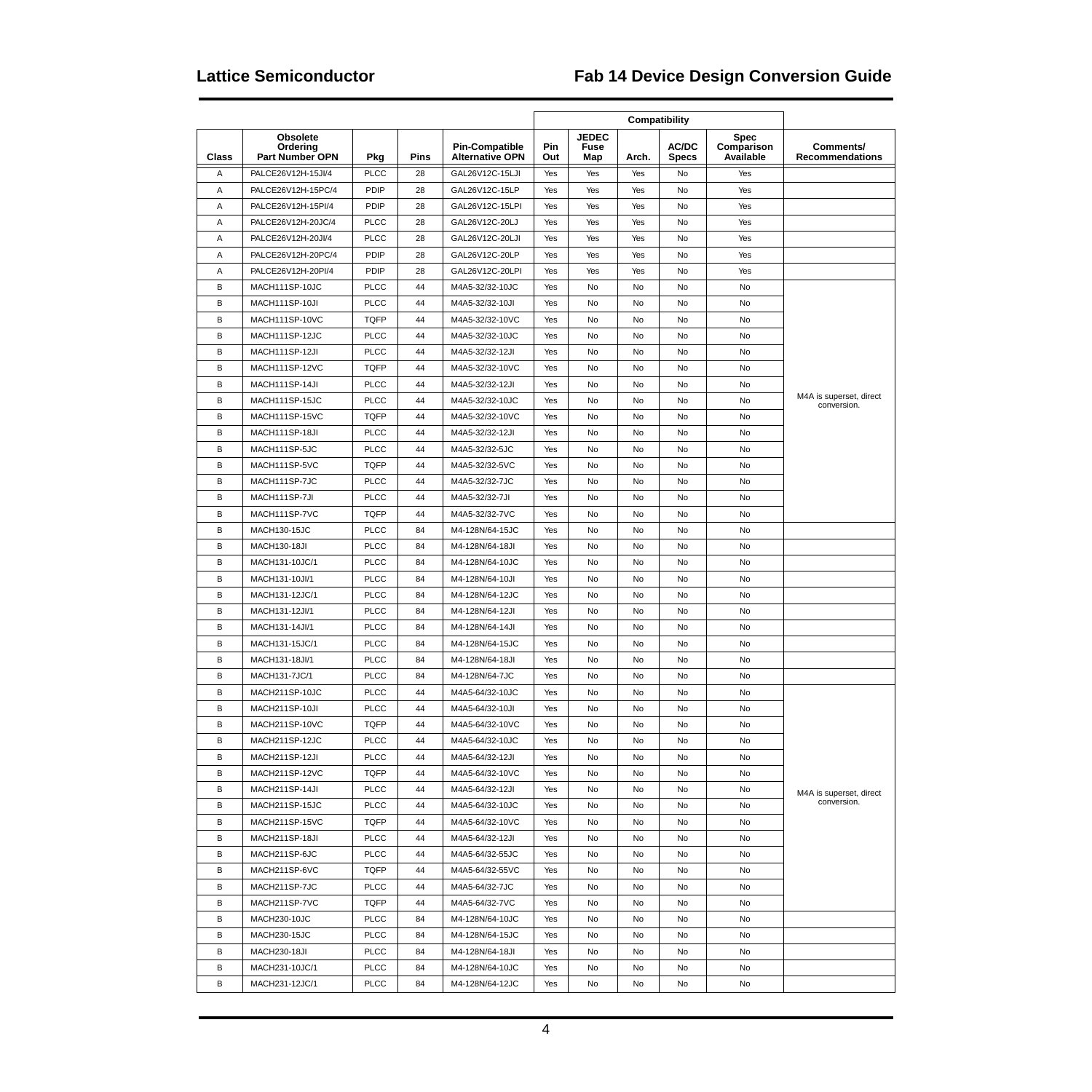|              |                                                       |             |             |                                                 | Compatibility |                             |       |                              |                                        |                                           |
|--------------|-------------------------------------------------------|-------------|-------------|-------------------------------------------------|---------------|-----------------------------|-------|------------------------------|----------------------------------------|-------------------------------------------|
| Class        | <b>Obsolete</b><br>Ordering<br><b>Part Number OPN</b> | Pkg         | <b>Pins</b> | <b>Pin-Compatible</b><br><b>Alternative OPN</b> | Pin<br>Out    | <b>JEDEC</b><br>Fuse<br>Map | Arch. | <b>AC/DC</b><br><b>Specs</b> | <b>Spec</b><br>Comparison<br>Available | Comments/<br><b>Recommendations</b>       |
| B            | MACH231-12JI/1                                        | <b>PLCC</b> | 84          | M4-128N/64-12JI                                 | Yes           | No                          | No    | No                           | No                                     |                                           |
| B            | MACH231-14JI/1                                        | <b>PLCC</b> | 84          | M4-128N/64-14JI                                 | Yes           | No                          | No    | No                           | No                                     |                                           |
| B            | MACH231-15JC/1                                        | <b>PLCC</b> | 84          | M4-128N/64-15JC                                 | Yes           | No                          | No    | No                           | <b>No</b>                              |                                           |
| B            | MACH231-18JI/1                                        | <b>PLCC</b> | 84          | M4-128N/64-18JI                                 | Yes           | No                          | No    | No                           | No                                     |                                           |
| B            | MACH231-7JC                                           | <b>PLCC</b> | 84          | M4-128N/64-7JC                                  | Yes           | No                          | No    | No                           | No                                     |                                           |
| B            | <b>MACH435-12JC</b>                                   | <b>PLCC</b> | 84          | M4-128N/64-12JC                                 | Yes           | Yes                         | Yes   | No                           | No                                     |                                           |
| B            | <b>MACH435-15JC</b>                                   | <b>PLCC</b> | 84          | M4-128N/64-15JC                                 | Yes           | Yes                         | Yes   | No                           | No                                     | M4 Added Slew & Power<br>bits defaults to |
| B            | <b>MACH435-20JI</b>                                   | <b>PLCC</b> | 84          | M4-128N/64-18JI                                 | Yes           | Yes                         | Yes   | No                           | No                                     | MACH435. Similar to A<br>category.        |
| B            | MACH435Q-20JC                                         | <b>PLCC</b> | 84          | M4-128N/64-15JC                                 | Yes           | Yes                         | Yes   | No                           | No                                     |                                           |
| B            | MACH445-12YC                                          | <b>PQFP</b> | 100         | M4A5-128/64-10YC                                | Yes           | Yes                         | Yes   | No                           | No                                     | M4 Added Slew & Power                     |
| B            | MACH445-15YC                                          | <b>PQFP</b> | 100         | M4A5-128/64-10YC                                | Yes           | Yes                         | Yes   | No                           | No                                     | bits defaults to<br>MACH445. Similar to A |
| B            | MACH445-20YI                                          | <b>PQFP</b> | 100         | M4A5-128/64-12YI                                | Yes           | Yes                         | Yes   | No                           | No                                     | category.                                 |
| B            | PALCE16V8Z-25JC                                       | <b>PLCC</b> | 20          | GAL16V8Z-15QJ                                   | Yes           | Yes                         | Yes   | No                           | No                                     | Wake up sequence is dif-                  |
| B            | PALCE16V8Z-25PC                                       | PDIP        | 20          | GAL16V8Z-15QP                                   | Yes           | Yes                         | Yes   | No                           | No                                     | ferent on GAL equivalent<br>device.       |
| B            | PALCE16V8Z-25SC                                       | SOIC        | 20          | GAL16V8Z-15QS                                   | Yes           | Yes                         | Yes   | No                           | No                                     |                                           |
| B            | PALCE20RA10H-10JC                                     | <b>PLCC</b> | 28          | GAL20RA10B-10LJ                                 | Yes           | Yes                         | Yes   | No                           | Yes                                    |                                           |
| B            | PALCE20RA10H-10PC                                     | PDIP        | 24          | GAL20RA10B-10LP                                 | Yes           | Yes                         | Yes   | No                           | Yes                                    |                                           |
| B            | PALCE20RA10H-15JC                                     | <b>PLCC</b> | 28          | GAL20RA10B-15LJ                                 | Yes           | Yes                         | Yes   | No                           | Yes                                    |                                           |
| B            | PALCE20RA10H-15PC                                     | PDIP        | 24          | GAL20RA10B-15LP                                 | Yes           | Yes                         | Yes   | No                           | Yes                                    |                                           |
| B            | PALCE20RA10H-20JC                                     | <b>PLCC</b> | 28          | GAL20RA10B-20LJ                                 | Yes           | Yes                         | Yes   | No                           | Yes                                    |                                           |
| B            | PALCE20RA10H-20JI                                     | <b>PLCC</b> | 28          | GAL20RA10B-<br>20LJI                            | Yes           | Yes                         | Yes   | No                           | Yes                                    |                                           |
| B            | PALCE20RA10H-20PC                                     | PDIP        | 24          | GAL20RA10B-20LP                                 | Yes           | Yes                         | Yes   | No                           | Yes                                    |                                           |
| B            | PALCE20RA10H-20PI                                     | PDIP        | 24          | GAL20RA10B-<br>20LPI                            | Yes           | Yes                         | Yes   | No                           | Yes                                    |                                           |
| B            | PALCE20RA10H-7JC                                      | <b>PLCC</b> | 28          | GAL20RA10B-7LJ                                  | Yes           | Yes                         | Yes   | No                           | Yes                                    |                                           |
| B            | PALCE26V12H-10JC/4                                    | <b>PLCC</b> | 28          | GAL26V12C-10LJ                                  | Yes           | Yes                         | Yes   | No                           | Yes                                    |                                           |
| B            | PALCE26V12H-10JI/4                                    | <b>PLCC</b> | 28          | GAL26V12C-10LJI                                 | Yes           | Yes                         | Yes   | No                           | Yes                                    |                                           |
| B            | PALCE26V12H-10PC/4                                    | PDIP        | 28          | GAL26V12C-10LP                                  | Yes           | Yes                         | Yes   | No                           | Yes                                    |                                           |
| B            | PALCE26V12H-10PI/4                                    | PDIP        | 28          | GAL26V12C-10LPI                                 | Yes           | Yes                         | Yes   | No                           | Yes                                    |                                           |
| B            | PALCE26V12H-7JC/4                                     | <b>PLCC</b> | 28          | GAL26V12C-07LJ                                  | Yes           | Yes                         | Yes   | No                           | Yes                                    |                                           |
| B            | PALLV16V8-10JC                                        | <b>PLCC</b> | 20          | GAL16LV8C-10LJ                                  | Yes           | Yes                         | Yes   | No                           | Yes                                    |                                           |
| B            | PALLV22V10-10JC                                       | <b>PLCC</b> | 28          | GAL22LV10C-10LJ                                 | Yes           | Yes                         | Yes   | No                           | Yes                                    |                                           |
| B            | PALLV22V10-15JC                                       | <b>PLCC</b> | 28          | GAL22LV10C-15LJ                                 | Yes           | Yes                         | Yes   | No                           | Yes                                    |                                           |
| B            | PALLV22V10-7JC                                        | <b>PLCC</b> | 28          | GAL22LV10C-07LJ                                 | Yes           | Yes                         | Yes   | No                           | Yes                                    |                                           |
| $\mathsf{C}$ | M4-96/96-15YC                                         | PQFP        | 144         | None                                            | No            | No                          | No    | No                           | No                                     |                                           |
| C            | M4-96/96-20YI                                         | <b>PQFP</b> | 144         | None                                            | No            | No                          | No    | No                           | No                                     |                                           |
| C            | M5-192/160-10YC                                       | <b>PQFP</b> | 208         | None                                            | No            | No                          | No    | No                           | No                                     |                                           |
| C            | M5-192/160-10YI                                       | <b>PQFP</b> | 208         | None                                            | No            | No                          | No    | No                           | No                                     |                                           |
| C            | M5-192/160-12YC                                       | <b>PQFP</b> | 208         | None                                            | No            | No                          | No    | No                           | No                                     |                                           |
| С            | M5-192/160-12YI                                       | <b>PQFP</b> | 208         | None                                            | No            | No                          | No    | No                           | No                                     |                                           |
| C            | M5-192/160-15YC                                       | <b>PQFP</b> | 208         | None                                            | No            | No                          | No    | No                           | No                                     |                                           |
| C            | M5-192/160-15YI                                       | <b>PQFP</b> | 208         | None                                            | No            | No                          | No    | No                           | No                                     |                                           |
| С            | M5-192/160-20YI                                       | <b>PQFP</b> | 208         | None                                            | No            | No                          | No    | No                           | No                                     |                                           |
| С            | M5-192/160-7YC                                        | <b>PQFP</b> | 208         | None                                            | No            | No                          | No    | No                           | No                                     |                                           |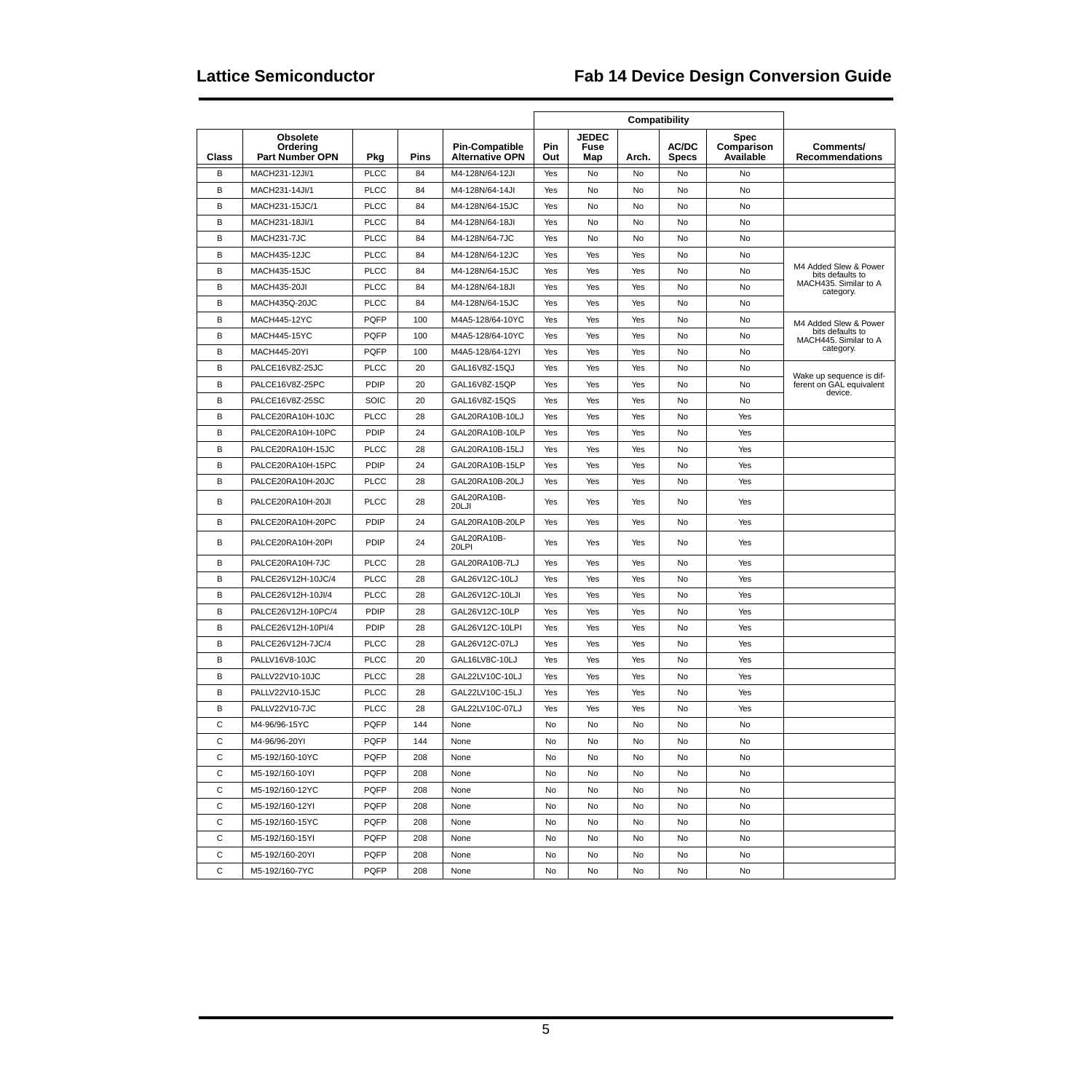| Class          | <b>Obsolete</b><br>Ordering<br><b>Part Number OPN</b> | Pkg         | Pins | <b>Pin-Compatible</b><br><b>Alternative OPN</b> | <b>Pin</b><br>Out | <b>JEDEC</b><br>Fuse<br>Map | Arch.     | <b>AC/DC</b><br><b>Specs</b> | <b>Spec</b><br>Comparison<br>Available | Comments/<br><b>Recommendations</b>                   |
|----------------|-------------------------------------------------------|-------------|------|-------------------------------------------------|-------------------|-----------------------------|-----------|------------------------------|----------------------------------------|-------------------------------------------------------|
| $\overline{c}$ | <b>MACH110-12JC</b>                                   | <b>PLCC</b> | 44   | None                                            | No                | No                          | No        | No                           | <b>No</b>                              |                                                       |
| $\mathsf{C}$   | <b>MACH110-14JI</b>                                   | <b>PLCC</b> | 44   | None                                            | No                | No                          | No        | No                           | No                                     |                                                       |
| $\mathsf{C}$   | <b>MACH110-15JC</b>                                   | <b>PLCC</b> | 44   | None                                            | No                | No                          | No        | No                           | No                                     |                                                       |
| $\mathsf{C}$   | <b>MACH110-18JI</b>                                   | <b>PLCC</b> | 44   | None                                            | No                | No                          | No        | No                           | No                                     |                                                       |
| $\mathsf{C}$   | MACH111-10JC                                          | <b>PLCC</b> | 44   | None                                            | No                | No                          | No        | No                           | No                                     |                                                       |
| C              | <b>MACH111-10JI</b>                                   | <b>PLCC</b> | 44   | None                                            | No                | No                          | No        | No                           | No                                     |                                                       |
| $\mathsf{C}$   | MACH111-10VC                                          | <b>TQFP</b> | 44   | None                                            | No                | No                          | No        | No                           | No                                     |                                                       |
| $\mathsf{C}$   | MACH111-12JC                                          | <b>PLCC</b> | 44   | None                                            | No                | No                          | No        | No                           | No                                     |                                                       |
| $\mathsf{C}$   | <b>MACH111-12JI</b>                                   | <b>PLCC</b> | 44   | None                                            | No                | <b>No</b>                   | <b>No</b> | No                           | <b>No</b>                              | If dedicated input pins                               |
| $\mathsf{C}$   | MACH111-12VC                                          | <b>TQFP</b> | 44   | None                                            | No                | No                          | <b>No</b> | <b>No</b>                    | No                                     | I0, 2, 13 and 15 are not<br>used, the design can con- |
| $\mathsf{C}$   | <b>MACH111-14JI</b>                                   | <b>PLCC</b> | 44   | None                                            | No                | No                          | No        | No                           | No                                     | vert to M4A5 equivalent<br>macrocell device.          |
| $\mathsf{C}$   | MACH111-15JC                                          | <b>PLCC</b> | 44   | None                                            | No                | No                          | <b>No</b> | No                           | No                                     |                                                       |
| $\mathsf{C}$   | <b>MACH111-15VC</b>                                   | <b>TQFP</b> | 44   | None                                            | No                | No                          | No        | No                           | No                                     |                                                       |
| $\mathsf{C}$   | <b>MACH111-18JI</b>                                   | <b>PLCC</b> | 44   | None                                            | No                | No                          | No        | No                           | No                                     |                                                       |
| $\mathsf{C}$   | MACH111-5JC                                           | <b>PLCC</b> | 44   | None                                            | No                | No                          | No        | No                           | No                                     |                                                       |
| $\mathsf{C}$   | MACH111-5VC                                           | <b>TQFP</b> | 44   | None                                            | No                | No                          | No        | No                           | No                                     |                                                       |
| $\mathsf{C}$   | MACH111-7JC                                           | <b>PLCC</b> | 44   | None                                            | No                | No                          | No        | No                           | No                                     |                                                       |
| $\mathsf{C}$   | MACH111-7JI                                           | <b>PLCC</b> | 44   | None                                            | No                | No                          | No        | No                           | No                                     |                                                       |
| C              | MACH111-7VC                                           | <b>TQFP</b> | 44   | None                                            | No                | No                          | No        | No                           | No                                     |                                                       |
| $\mathsf{C}$   | MACH120-12JC                                          | <b>PLCC</b> | 68   | None                                            | No                | No                          | No        | No                           | No                                     |                                                       |
| $\mathsf{C}$   | <b>MACH120-15JC</b>                                   | <b>PLCC</b> | 68   | None                                            | No                | No                          | No        | No                           | No                                     |                                                       |
| C              | <b>MACH120-18JI</b>                                   | <b>PLCC</b> | 68   | None                                            | No                | <b>No</b>                   | <b>No</b> | No                           | <b>No</b>                              |                                                       |
| $\mathsf{C}$   | MACH131-5JC/1                                         | <b>PLCC</b> | 84   | M4-128N/64-7JC                                  | Yes               | No                          | No        | No                           | No Speed<br>Equivalent                 |                                                       |
| $\mathsf{C}$   | MACH131-7JI/1                                         | <b>PLCC</b> | 84   | M4-128N/64-10JI                                 | Yes               | No                          | No        | No                           |                                        |                                                       |
| $\mathsf{C}$   | MACH131SP-10VC                                        | <b>TQFP</b> | 100  | None                                            | No                | No                          | No        | No                           | No                                     |                                                       |
| $\mathsf{C}$   | MACH131SP-10YC                                        | PQFP        | 100  | None                                            | No                | No                          | No        | No                           | No                                     |                                                       |
| $\mathsf C$    | MACH131SP-10YI                                        | PQFP        | 100  | None                                            | No                | No                          | No        | No                           | No                                     |                                                       |
| $\mathsf{C}$   | MACH131SP-12VC                                        | <b>TQFP</b> | 100  | None                                            | No                | No                          | No        | No                           | No                                     |                                                       |
| $\mathsf{C}$   | MACH131SP-12YC                                        | PQFP        | 100  | None                                            | No                | No                          | No        | No                           | No                                     |                                                       |
| $\mathsf{C}$   | MACH131SP-12YI                                        | <b>PQFP</b> | 100  | None                                            | No                | No                          | <b>No</b> | <b>No</b>                    | No                                     |                                                       |
| $\mathsf{C}$   | MACH131SP-14YI                                        | PQFP        | 100  | None                                            | No                | No                          | <b>No</b> | No                           | No                                     | Pin compatible with M5-                               |
| $\mathsf{C}$   | MACH131SP-15VC                                        | <b>TQFP</b> | 100  | None                                            | No                | No                          | No        | No                           | No                                     | 128/68 equivalent pack-<br>age device.                |
| C              | MACH131SP-15YC                                        | <b>PQFP</b> | 100  | None                                            | No                | <b>No</b>                   | No        | No                           | No                                     |                                                       |
| $\mathsf{C}$   | MACH131SP-18YI                                        | <b>PQFP</b> | 100  | None                                            | No                | No                          | No        | No                           | No                                     |                                                       |
| $\mathsf{C}$   | MACH131SP-5VC                                         | <b>TQFP</b> | 100  | None                                            | No                | No                          | <b>No</b> | No                           | <b>No</b>                              |                                                       |
| C              | MACH131SP-5YC                                         | <b>PQFP</b> | 100  | None                                            | No                | No                          | No        | No                           | No                                     |                                                       |
| $\mathsf{C}$   | MACH131SP-7VC                                         | <b>TQFP</b> | 100  | None                                            | No                | No                          | No        | No                           | No                                     |                                                       |
| $\mathsf{C}$   | MACH131SP-7YC                                         | PQFP        | 100  | None                                            | No                | No                          | No        | No                           | No                                     |                                                       |
| $\mathsf{C}$   | MACH131SP-7YI                                         | PQFP        | 100  | None                                            | No                | No                          | No        | No                           | No                                     |                                                       |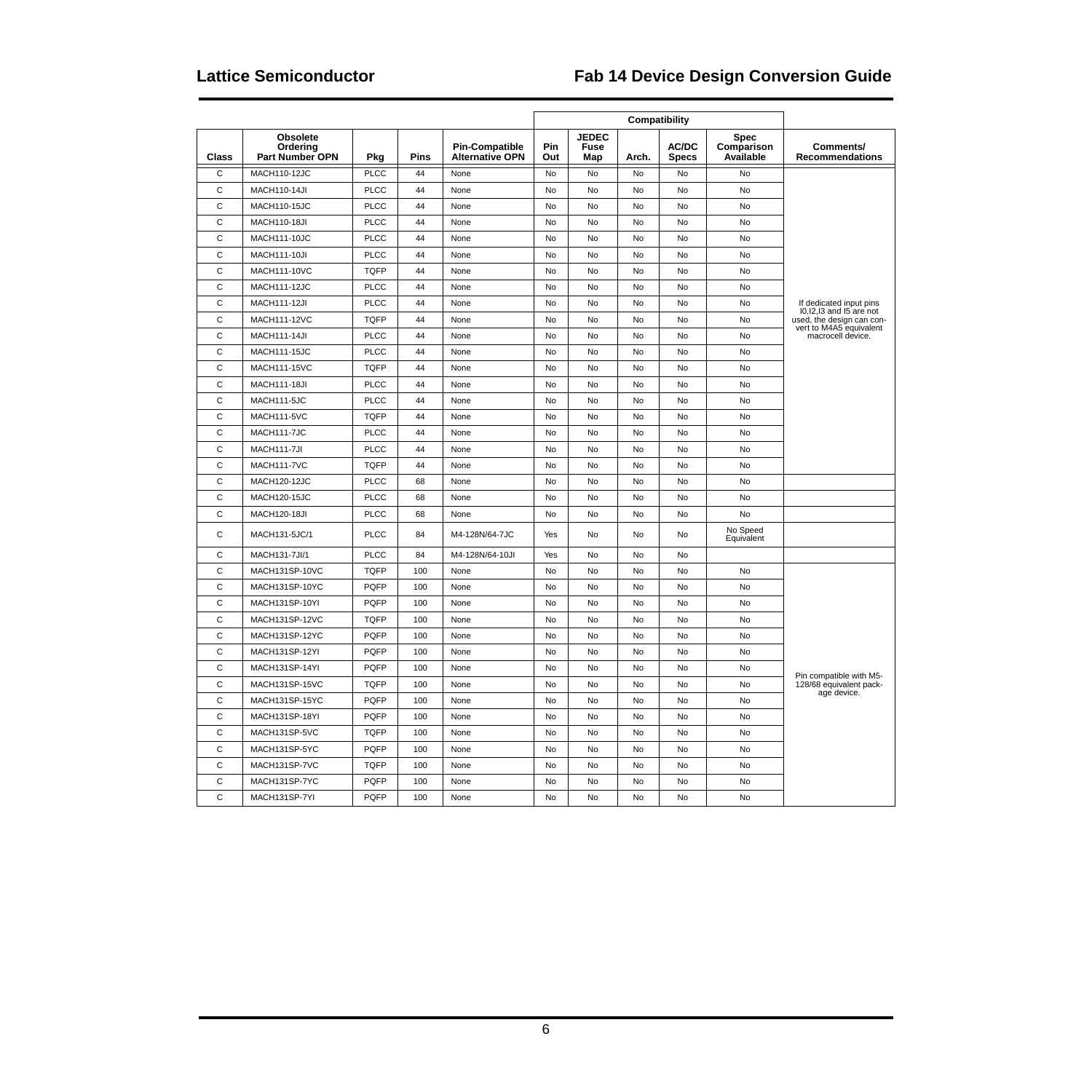| Class        | <b>Obsolete</b><br>Ordering<br><b>Part Number OPN</b> | Pkg         | <b>Pins</b> | <b>Pin-Compatible</b><br><b>Alternative OPN</b> | Pin<br>Out | <b>JEDEC</b><br>Fuse<br>Map | Arch. | <b>AC/DC</b><br><b>Specs</b> | Spec<br>Comparison<br>Available | Comments/<br><b>Recommendations</b>                                          |
|--------------|-------------------------------------------------------|-------------|-------------|-------------------------------------------------|------------|-----------------------------|-------|------------------------------|---------------------------------|------------------------------------------------------------------------------|
| $\mathsf{C}$ | <b>MACH210-12JC</b>                                   | <b>PLCC</b> | 44          | None                                            | No         | No                          | No    | No                           | No                              |                                                                              |
| $\mathsf{C}$ | <b>MACH210-14JI</b>                                   | <b>PLCC</b> | 44          | None                                            | No         | No                          | No    | No                           | No                              |                                                                              |
| C            | <b>MACH210-15JC</b>                                   | <b>PLCC</b> | 44          | None                                            | No         | No                          | No    | No                           | No                              |                                                                              |
| C            | MACH210-18JI                                          | <b>PLCC</b> | 44          | None                                            | No         | No                          | No    | No                           | No                              |                                                                              |
| C            | MACH210A-10JC                                         | <b>PLCC</b> | 44          | None                                            | No         | No                          | No    | No                           | No                              |                                                                              |
| С            | MACH210A-10VC                                         | <b>TQFP</b> | 44          | None                                            | No         | No                          | No    | No                           | No                              |                                                                              |
| $\mathsf{C}$ | MACH210A-12JC                                         | <b>PLCC</b> | 44          | None                                            | No         | No                          | No    | No                           | No                              |                                                                              |
| С            | MACH210A-12JI                                         | <b>PLCC</b> | 44          | None                                            | No         | No                          | No    | No                           | No                              |                                                                              |
| C            | MACH210A-12VC                                         | <b>TQFP</b> | 44          | None                                            | No         | No                          | No    | No                           | No                              |                                                                              |
| C            | MACH210A-14JI                                         | <b>PLCC</b> | 44          | None                                            | No         | No                          | No    | No                           | No                              |                                                                              |
| С            | MACH210A-7JC                                          | <b>PLCC</b> | 44          | None                                            | No         | No                          | No    | No                           | No                              |                                                                              |
| С            | MACH210A-7VC                                          | <b>TQFP</b> | 44          | None                                            | No         | No                          | No    | No                           | No                              |                                                                              |
| C            | MACH210AQ-12JC                                        | <b>PLCC</b> | 44          | None                                            | No         | No                          | No    | No                           | No                              | If dedicated input pins                                                      |
| C            | MACH210AQ-15JC                                        | <b>PLCC</b> | 44          | None                                            | No         | No                          | No    | No                           | No                              | I0, 12, 13 and 15 are not<br>used, the design can convert to M4A5 equivalent |
| С            | MACH210AQ-18JI                                        | <b>PLCC</b> | 44          | None                                            | No         | No                          | No    | No                           | No                              | macrocell device.                                                            |
| C            | MACH211-10JC                                          | <b>PLCC</b> | 44          | None                                            | No         | No                          | No    | No                           | No                              |                                                                              |
| С            | MACH211-10JI                                          | <b>PLCC</b> | 44          | None                                            | No         | No                          | No    | No                           | No                              |                                                                              |
| С            | MACH211-10VC                                          | <b>TQFP</b> | 44          | None                                            | No         | No                          | No    | No                           | No                              |                                                                              |
| $\mathsf{C}$ | MACH211-12JC                                          | <b>PLCC</b> | 44          | None                                            | No         | No                          | No    | No                           | No                              |                                                                              |
| C            | <b>MACH211-12JI</b>                                   | <b>PLCC</b> | 44          | None                                            | No         | No                          | No    | No                           | No                              |                                                                              |
| C            | MACH211-12VC                                          | <b>TQFP</b> | 44          | None                                            | No         | No                          | No    | No                           | No                              |                                                                              |
| C            | <b>MACH211-14JI</b>                                   | <b>PLCC</b> | 44          | None                                            | No         | No                          | No    | No                           | No                              |                                                                              |
| С            | MACH211-15JC                                          | <b>PLCC</b> | 44          | None                                            | No         | No                          | No    | No                           | No                              |                                                                              |
| С            | MACH211-15VC                                          | <b>TQFP</b> | 44          | None                                            | No         | No                          | No    | No                           | No                              |                                                                              |
| $\mathsf C$  | <b>MACH211-18JI</b>                                   | <b>PLCC</b> | 44          | None                                            | No         | No                          | No    | No                           | No                              |                                                                              |
| C            | MACH211-7JC                                           | <b>PLCC</b> | 44          | None                                            | No         | No                          | No    | No                           | No                              |                                                                              |
| C            | <b>MACH211-7VC</b>                                    | <b>TQFP</b> | 44          | None                                            | No         | No                          | No    | No                           | No                              |                                                                              |
| C            | MACH215-12JC                                          | <b>PLCC</b> | 44          | None                                            | No         | No                          | No    | No                           | No                              |                                                                              |
| C            | <b>MACH215-14JI</b>                                   | <b>PLCC</b> | 44          | None                                            | No         | No                          | No    | No                           | No                              |                                                                              |
| С            | MACH215-15JC                                          | <b>PLCC</b> | 44          | None                                            | No         | No                          | No    | No                           | No                              |                                                                              |
| $\mathsf{C}$ | <b>MACH215-18JI</b>                                   | <b>PLCC</b> | 44          | None                                            | No         | No                          | No    | No                           | No                              |                                                                              |
| C            | <b>MACH220-10JC</b>                                   | <b>PLCC</b> | 68          | None                                            | No         | No                          | No    | No                           | No                              |                                                                              |
| C            | <b>MACH220-12JC</b>                                   | <b>PLCC</b> | 68          | None                                            | No         | No                          | No    | No                           | No                              |                                                                              |
| C            | <b>MACH220-15JC</b>                                   | <b>PLCC</b> | 68          | None                                            | No         | No                          | No    | No                           | No                              |                                                                              |
| С            | <b>MACH220-18JI</b>                                   | <b>PLCC</b> | 68          | None                                            | No         | No                          | No    | No                           | No                              |                                                                              |
| С            | <b>MACH221-10JC</b>                                   | <b>PLCC</b> | 68          | None                                            | No         | No                          | No    | No                           | No                              |                                                                              |
| C            | <b>MACH221-10JI</b>                                   | <b>PLCC</b> | 68          | None                                            | No         | No                          | No    | No                           | No                              |                                                                              |
| C            | MACH221-12JC                                          | <b>PLCC</b> | 68          | None                                            | No         | No                          | No    | No                           | No                              |                                                                              |
| С            | <b>MACH221-12JI</b>                                   | <b>PLCC</b> | 68          | None                                            | No         | No                          | No    | No                           | No                              |                                                                              |
| C            | <b>MACH221-14JI</b>                                   | <b>PLCC</b> | 68          | None                                            | No         | No                          | No    | No                           | No                              |                                                                              |
| C            | <b>MACH221-15JC</b>                                   | <b>PLCC</b> | 68          | None                                            | No         | No                          | No    | No                           | No                              |                                                                              |
| С            | <b>MACH221-18JI</b>                                   | <b>PLCC</b> | 68          | None                                            | No         | No                          | No    | No                           | No                              |                                                                              |
| C            | MACH221-7JC                                           | <b>PLCC</b> | 68          | None                                            | No         | No                          | No    | No                           | No                              |                                                                              |
| С            | MACH221SP-10YC                                        | PQFP        | 100         | None                                            | No         | No                          | No    | No                           | No                              |                                                                              |
| C            | MACH221SP-10YI                                        | PQFP        | 100         | None                                            | No         | No                          | No    | No                           | No                              |                                                                              |
| C            | MACH221SP-12YC                                        | <b>PQFP</b> | 100         | None                                            | No         | No                          | No    | No                           | No                              |                                                                              |
| C            | MACH221SP-12YI                                        | <b>PQFP</b> | 100         | None                                            | No         | No                          | No    | No                           | No                              | Pin compatible with M5-                                                      |
| C            | MACH221SP-14YI                                        | <b>PQFP</b> | 100         | None                                            | No         | No                          | No    | No                           | No                              | 128/68 equivalent pack-<br>age device.                                       |
| C            | MACH221SP-15YC                                        | <b>PQFP</b> | 100         | None                                            | No         | No                          | No    | No                           | No                              |                                                                              |
| C            | MACH221SP-18YI                                        | <b>PQFP</b> | 100         | None                                            | No         | No                          | No    | No                           | No                              |                                                                              |
| C            |                                                       |             |             |                                                 |            |                             |       |                              |                                 |                                                                              |
|              | MACH221SP-7YC                                         | PQFP        | 100         | None                                            | No         | No                          | No    | No                           | No                              |                                                                              |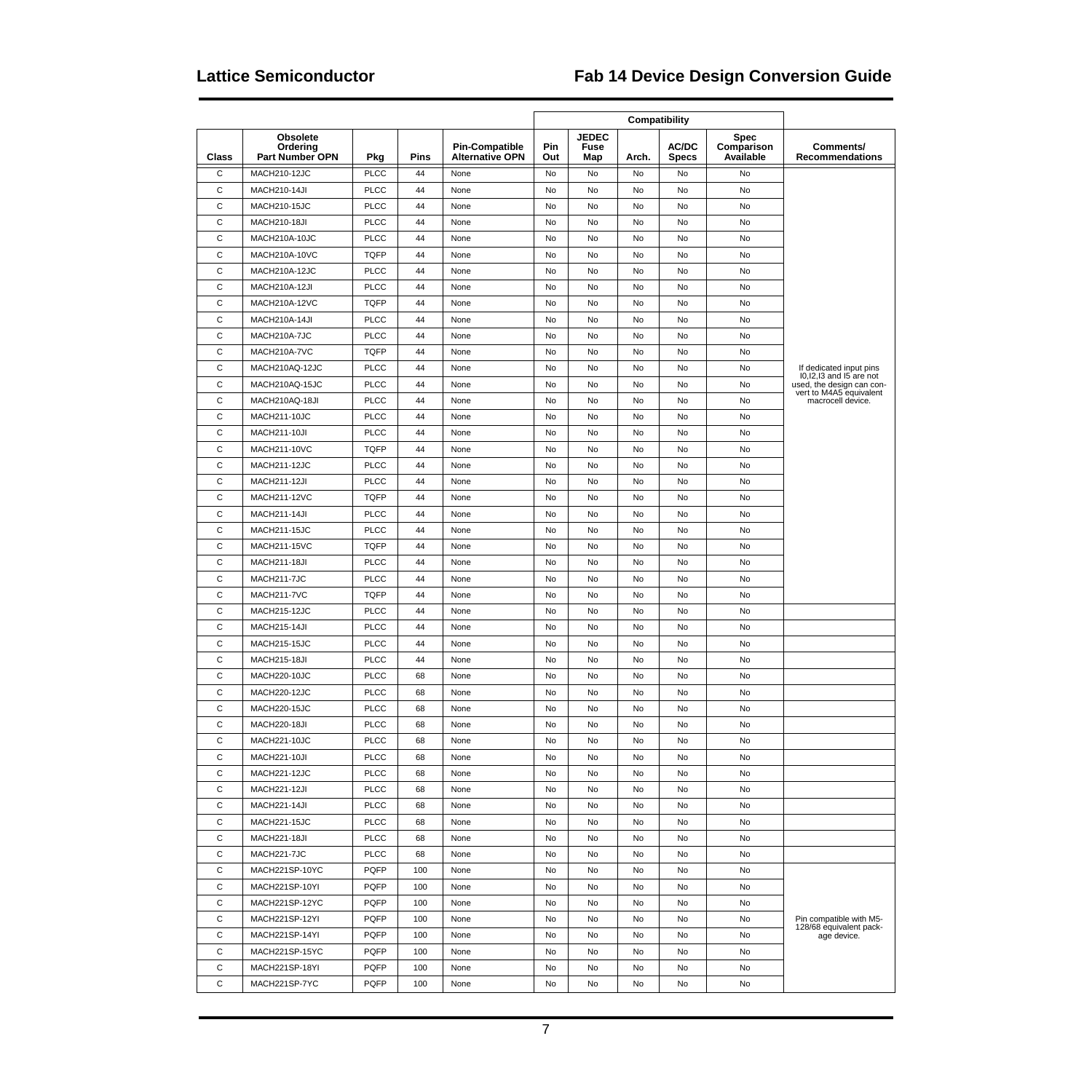|              |                                                       |             |             |                                                 | Compatibility |                                    |       |                       |                                 |                                                          |
|--------------|-------------------------------------------------------|-------------|-------------|-------------------------------------------------|---------------|------------------------------------|-------|-----------------------|---------------------------------|----------------------------------------------------------|
| Class        | <b>Obsolete</b><br>Orderina<br><b>Part Number OPN</b> | Pkg         | <b>Pins</b> | <b>Pin-Compatible</b><br><b>Alternative OPN</b> | Pin<br>Out    | <b>JEDEC</b><br><b>Fuse</b><br>Map | Arch. | AC/DC<br><b>Specs</b> | Spec<br>Comparison<br>Available | Comments/<br><b>Recommendations</b>                      |
| $\mathsf{C}$ | MACH231-6JC                                           | <b>PLCC</b> | 84          | M4-128N/64-7JC                                  | Yes           | No                                 | No    | No                    | No                              |                                                          |
| C            | MACH231SP-10VC                                        | <b>TQFP</b> | 100         | None                                            | No            | No                                 | No    | No                    | No                              |                                                          |
| C            | MACH231SP-10YC                                        | <b>PQFP</b> | 100         | None                                            | No            | No                                 | No    | No                    | No                              |                                                          |
| $\mathsf{C}$ | MACH231SP-12VC                                        | <b>TQFP</b> | 100         | None                                            | No            | No                                 | No    | No                    | No                              |                                                          |
| $\mathsf{C}$ | MACH231SP-12YC                                        | <b>PQFP</b> | 100         | None                                            | No            | No                                 | No    | No                    | No                              |                                                          |
| $\mathsf{C}$ | MACH231SP-12YI                                        | <b>PQFP</b> | 100         | None                                            | No            | No                                 | No    | No                    | No                              | Pin compatible with M5-<br>128/68 equivalent pack-       |
| $\mathsf{C}$ | MACH231SP-14YI                                        | <b>PQFP</b> | 100         | None                                            | No            | No                                 | No    | No                    | No                              | age device.                                              |
| $\mathsf{C}$ | MACH231SP-15VC                                        | <b>TQFP</b> | 100         | None                                            | No            | No                                 | No    | No                    | No                              |                                                          |
| C            | MACH231SP-15YC                                        | <b>PQFP</b> | 100         | None                                            | No            | No                                 | No    | No                    | No                              |                                                          |
| $\mathsf{C}$ | MACH231SP-18YI                                        | <b>PQFP</b> | 100         | None                                            | No            | No                                 | No    | No                    | No                              |                                                          |
| C            | MACHLV210-12JC                                        | <b>PLCC</b> | 44          | None                                            | No            | No                                 | No    | No                    | No                              | If dedicated input pins                                  |
| $\mathsf{C}$ | MACHLV210-15JC                                        | <b>PLCC</b> | 44          | None                                            | No            | No                                 | No    | No                    | No                              | $10,12,13$ and $15$ are not<br>used, the design can con- |
| $\mathsf{C}$ | MACHLV210-18JI                                        | <b>PLCC</b> | 44          | None                                            | No            | No                                 | No    | No                    | No                              | vert to M4A3 equivalent<br>macrocell device.             |
| $\mathsf{C}$ | PALCE16V8Z-12JI                                       | <b>PLCC</b> | 20          | None                                            | No            | No                                 | No    | No                    | No                              |                                                          |
| $\mathsf{C}$ | PALCE16V8Z-12PI                                       | PDIP        | 20          | None                                            | No            | No                                 | No    | No                    | No                              |                                                          |
| C            | PALCE16V8Z-15JI                                       | <b>PLCC</b> | 20          | None                                            | No            | No                                 | No    | No                    | No                              |                                                          |
| C            | PALCE16V8Z-15PI                                       | PDIP        | 20          | None                                            | No            | No                                 | No    | No                    | No                              |                                                          |
| C            | PALCE16V8Z-25JI                                       | <b>PLCC</b> | 20          | None                                            | No            | No                                 | No    | No                    | No                              |                                                          |
| $\mathsf{C}$ | PALCE16V8Z-25PI                                       | PDIP        | 20          | None                                            | No            | No                                 | No    | No                    | No                              |                                                          |
| C            | PALCE16V8Z-25SI                                       | SOIC        | 20          | None                                            | No            | No                                 | No    | No                    | No                              |                                                          |
| $\mathsf{C}$ | PALCE20RA10H-10JI                                     | <b>PLCC</b> | 28          | None                                            | Yes           | Yes                                | Yes   | No                    | No Industrial<br>Grade          |                                                          |
| C            | PALCE20RA10H-10PI                                     | PDIP        | 24          | None                                            | Yes           | Yes                                | Yes   | No                    |                                 |                                                          |
| C            | PALCE20RA10H-15JI                                     | <b>PLCC</b> | 28          | None                                            | Yes           | Yes                                | Yes   | No                    |                                 |                                                          |
| $\mathsf{C}$ | PALCE20RA10H-15PI                                     | PDIP        | 24          | None                                            | Yes           | Yes                                | Yes   | No                    |                                 |                                                          |
| $\mathsf{C}$ | PALCE20RA10H-7JI                                      | <b>PLCC</b> | 28          | None                                            | Yes           | Yes                                | Yes   | No                    |                                 |                                                          |
| $\mathsf{C}$ | PALCE22V10Z-15JI                                      | <b>PLCC</b> | 28          | None                                            | No            | No                                 | No    | No                    | No                              |                                                          |
| $\mathsf{C}$ | PALCE22V10Z-15PI                                      | PDIP        | 24          | None                                            | No            | No                                 | No    | No                    | No                              |                                                          |
| C            | PALCE22V10Z-25JC                                      | <b>PLCC</b> | 28          | None                                            | No            | No                                 | No    | No                    | No                              |                                                          |
| C            | PALCE22V10Z-25JI                                      | <b>PLCC</b> | 28          | None                                            | No            | No                                 | No    | No                    | No                              |                                                          |
| $\mathsf{C}$ | PALCE22V10Z-25PC                                      | PDIP        | 24          | None                                            | No            | No                                 | No    | No                    | No                              |                                                          |
| $\mathsf{C}$ | PALCE22V10Z-25PI                                      | PDIP        | 24          | None                                            | No            | No                                 | No    | No                    | No                              |                                                          |
| $\mathsf{C}$ | PALCE22V10Z-25SC                                      | SOIC        | 24          | None                                            | No            | No                                 | No    | No                    | No                              |                                                          |
| $\mathsf{C}$ | PALCE22V10Z-25SI                                      | <b>SOIC</b> | 24          | None                                            | No            | No                                 | No    | No                    | No                              |                                                          |
| $\mathsf{C}$ | PALCE24V10H-15JC                                      | <b>PLCC</b> | 28          | None                                            | No            | No                                 | No    | No                    | No                              |                                                          |
| С            | PALCE24V10H-15PC                                      | PDIP        | 28          | None                                            | No            | No                                 | No    | No                    | No                              |                                                          |
| $\mathsf{C}$ | PALCE24V10H-25JC                                      | PLCC        | 28          | None                                            | No            | No                                 | No    | No                    | No                              |                                                          |
| C            | PALCE24V10H-25PC                                      | PDIP        | 28          | None                                            | No            | No                                 | No    | No                    | No                              |                                                          |
| $\mathsf{C}$ | PALCE29M16H25JC/4                                     | <b>PLCC</b> | 28          | None                                            | No            | No                                 | No    | No                    | No                              |                                                          |
| $\mathsf{C}$ | PALCE29M16H25PC/4                                     | PDIP        | 24          | None                                            | No            | No                                 | No    | No                    | No                              |                                                          |
| С            | PALCE29MA16H25JC/4                                    | <b>PLCC</b> | 28          | None                                            | No            | No                                 | No    | No                    | No                              |                                                          |
| C            | PALCE29MA16H25PC/4                                    | <b>PDIP</b> | 24          | None                                            | No            | No                                 | No    | No                    | No                              |                                                          |
| С            | PALCE610H-15JC                                        | <b>PLCC</b> | 28          | None                                            | No            | No                                 | No    | No                    | No                              |                                                          |
| C            | PALCE610H-15PC                                        | <b>PDIP</b> | 24          | None                                            | No            | No                                 | No    | No                    | No                              |                                                          |
| С            | PALCE610H-25JC                                        | <b>PLCC</b> | 28          | None                                            | No            | No                                 | No    | No                    | No                              |                                                          |
| C            | PALCE610H-25PC                                        | PDIP        | 24          | None                                            | No            | No                                 | No    | No                    | No                              |                                                          |
| C            | PALLV16V8-10SC                                        | <b>SOIC</b> | 20          | None                                            | No            | Yes                                | Yes   | No                    | No Pkg                          |                                                          |
| С            | PALLV16V8-10PC                                        | PDIP        | 20          | None                                            | No            | Yes                                | Yes   | No                    | No Pkg                          |                                                          |
| C            | PALLV16V8Z-20JI                                       | <b>PLCC</b> | 20          | None                                            | No            | No                                 | No    | No                    | No Ind.                         |                                                          |
| С            | PALLV16V8Z-20PI                                       | <b>PDIP</b> | 20          | None                                            | No            | No                                 | No    | No                    | No Ind.                         |                                                          |
| C            | PALLV22V10-10PC                                       | <b>PDIP</b> | 24          | None                                            | No            | Yes                                | Yes   | No                    | No Pkg                          |                                                          |
| C            | PALLV22V10-15JI                                       | <b>PLCC</b> | 28          | None                                            | Yes           | Yes                                | Yes   | No                    | No Ind.                         |                                                          |
|              |                                                       |             |             |                                                 |               |                                    |       |                       |                                 |                                                          |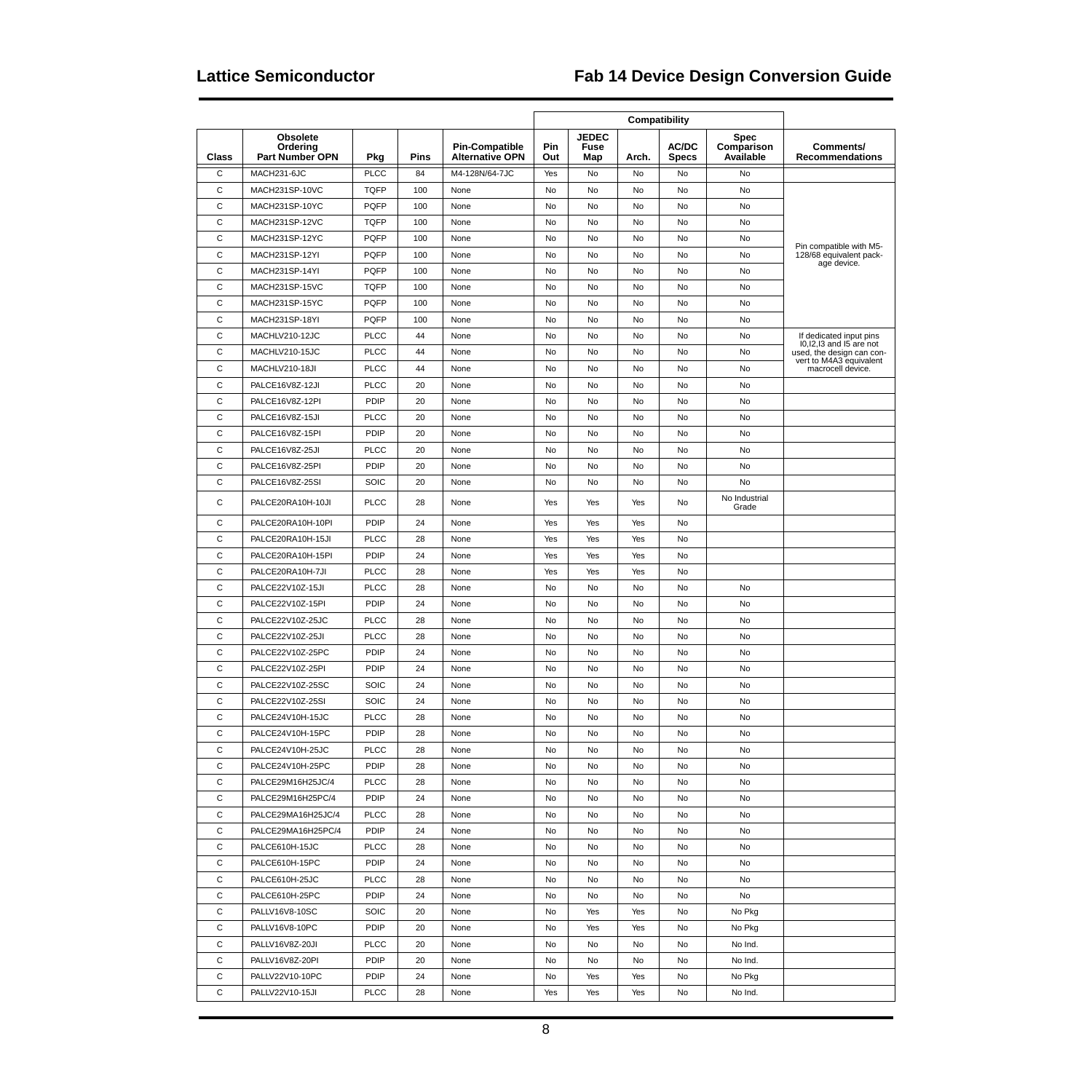|             |                                                       |             | Compatibility |                                                 |            |                             |       |                       |                                        |                                     |
|-------------|-------------------------------------------------------|-------------|---------------|-------------------------------------------------|------------|-----------------------------|-------|-----------------------|----------------------------------------|-------------------------------------|
| Class       | <b>Obsolete</b><br>Ordering<br><b>Part Number OPN</b> | Pkg         | <b>Pins</b>   | <b>Pin-Compatible</b><br><b>Alternative OPN</b> | Pin<br>Out | <b>JEDEC</b><br>Fuse<br>Map | Arch. | AC/DC<br><b>Specs</b> | <b>Spec</b><br>Comparison<br>Available | Comments/<br><b>Recommendations</b> |
| $\sim$<br>◡ | PALLV22V10-15PC                                       | PDIP        | 24            | None                                            | No         | Yes                         | Yes   | No                    | No Pkg                                 |                                     |
| $\sim$<br>◡ | PALLV22V10Z-25JI                                      | <b>PLCC</b> | 28            | None                                            | Yes        | Yes                         | Yes   | No                    | No Ind.                                |                                     |
| $\sim$<br>◡ | PALLV22V10Z-25PI                                      | <b>PDIP</b> | 24            | None                                            | No         | Yes                         | Yes   | No                    | No Ind.                                |                                     |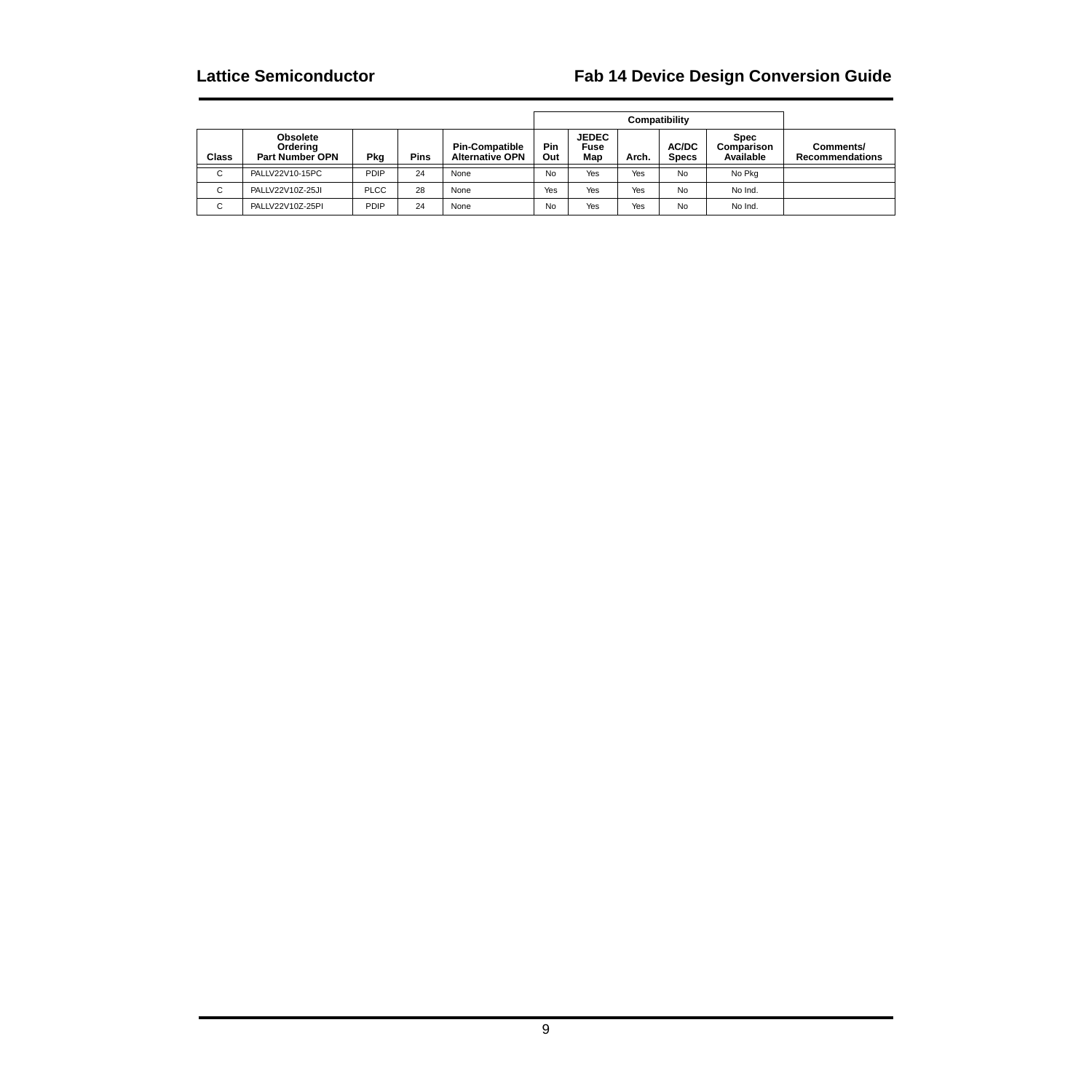### **Table 2. 16V8**

|                     |                  |            | <b>Spec Differences</b> |                       |
|---------------------|------------------|------------|-------------------------|-----------------------|
| <b>Generic Name</b> | <b>Spec Name</b> | Min/Max/DC | <b>PALCE Spec Value</b> | <b>GAL Spec Value</b> |
| 16V8-5/-7           | Tskew            | Max        | 1.0 <sub>ns</sub>       | Not Specified         |
| 16V8-5              | Ten (I/O)        | Min        | $2.0$ ns                | 1.0 <sub>ns</sub>     |
| 16V8-5              | Tdis (I/O)       | Min        | $2.0$ ns                | 1.0 <sub>ns</sub>     |
| 16V8-5              | lol              | DC.        | $-24 \text{ mA}$        | $-16 \text{ mA}$      |
| 16V8-7              | Tpd              | Min        | 3.0 <sub>ns</sub>       | 1.0 <sub>ns</sub>     |
| 16V8-7/-10          | Ten $(I/O)$      | Min        | 3.0 <sub>ns</sub>       | 1.0 <sub>ns</sub>     |
| 16V8-7/-10          | Tdis $(I/O)$     | Min        | 3.0 <sub>ns</sub>       | 1.0 <sub>ns</sub>     |
| 16V8-10             | <b>Tco</b>       | Min        | 3.0 <sub>ns</sub>       | $2.0$ ns              |
| 16V8-10             | Ten (OE#)        | Min        | $2.0$ ns                | 1.0 <sub>ns</sub>     |
| 16V8-10             | Tdis (OE#)       | Min        | $2.0$ ns                | 1.0 <sub>ns</sub>     |

### **Table 3. 16LV8**

|                     | <b>Spec Differences</b> |            |                         |                       |  |  |  |  |  |
|---------------------|-------------------------|------------|-------------------------|-----------------------|--|--|--|--|--|
| <b>Generic Name</b> | <b>Spec Name</b>        | Min/Max/DC | <b>PALCE Spec Value</b> | <b>GAL Spec Value</b> |  |  |  |  |  |
| 16LV8-10            | Vih                     | Max        | 5.5V                    | 5.25V                 |  |  |  |  |  |
| 16LV8-10            | Icc (Dynamic)           | Max        | 55 mA @ 15MHz           | 65 mA @ 1MHz          |  |  |  |  |  |
| 16LV8-10            | Cin                     | -          | 5 pF (TYP)              | 8 Pf (Max)            |  |  |  |  |  |
| 16LV8-10            | IIL*                    | Max        | $-100uA$                | $-10uA$               |  |  |  |  |  |

\* GAL device does not have input pullups.

### **Table 4. 20V8**

|                     |                  |            | <b>Spec Differences</b> |                       |
|---------------------|------------------|------------|-------------------------|-----------------------|
| <b>Generic Name</b> | <b>Spec Name</b> | Min/Max/DC | <b>PALCE Spec Value</b> | <b>GAL Spec Value</b> |
| 20V8-5/-7/-10       | <b>Tskew</b>     | Max        | 1.0 <sub>ns</sub>       | Not Specified         |
| 20V8-5/-7/-10       | Tdis (I/O)       | Min        | $2.0 / 3.0 / 3.0$ ns    | $1.0 / 2.0 / 2.0$ ns  |
| 20V8-5/-7/-10       | lol              | DC.        | $-24 \text{ mA}$        | $-16 \text{ mA}$      |
| 20V8-7/-10          | Tsu              | Min        | $5.0 / 7.5$ ns          | $7.0 / 10.0$ ns       |
| 20V8-7/-10          | Fmax (ext)       | Min        | 100 / 66.7 MHz          | 83.3 / 58.8 MHz       |
| 20V8-7/-10          | Fmax (int)       | Min        | 125 / 71.4 MHz          | 100 / 62.5 MHz        |
| 20V8-7/-10          | Fmax (tog)       | Min        | 125 / 83.3 MHz          | 100 / 62.5 MHz        |
| 20V8-7/-10          | Twl / Twh        | Min        | $4.0 / 6.0$ ns          | $5.0 / 8.0$ ns        |
| 20V8-10             | Tco              | Min        | 3.0 <sub>ns</sub>       | $2.0$ ns              |
| 20V8-10             | Tdis (OE#)       | Min        | $2.0$ ns                | $1.5$ ns              |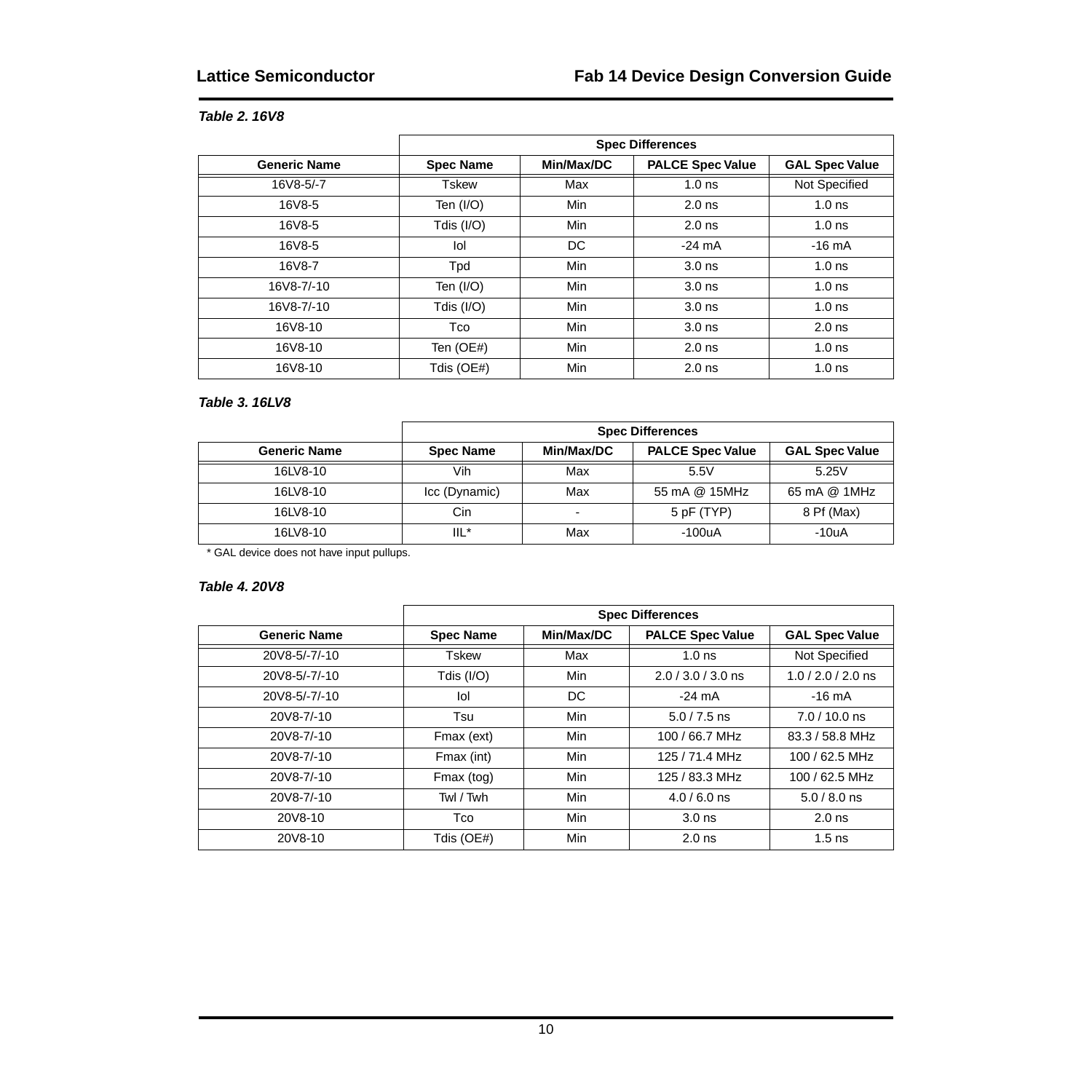### **Table 5. 22V10**

|                     |                         |            | <b>Spec Differences</b> |                       |
|---------------------|-------------------------|------------|-------------------------|-----------------------|
| <b>Generic Name</b> | <b>Spec Name</b>        | Min/Max/DC | <b>PALCE Spec Value</b> | <b>GAL Spec Value</b> |
| 22V10-5/-7          | Tskew                   | Max        | $0.5 / 1.0$ ns          | Not Specified         |
| 22V10-5/-7          | Icc (Static)            | Max        | 125 / 115 mA            | Not Specified         |
| 22V10-7             | Tpd                     | Min        | 3.0 <sub>ns</sub>       | 1.0 <sub>ns</sub>     |
| 22V10-7             | Tco                     | Min        | $2.0$ ns                | 1.0 <sub>ns</sub>     |
| 22V10-10            | Icc (dyn) - Com/<br>Ind | Max        | 120 / 130 mA            | 130 / 160 mA          |
| 22V10-10            | Tco                     | Max        | $6.0$ ns                | $7.0$ ns              |
| 22V10-10            | Icc (Static)            | Max        | 55 mA                   | Not Specified         |

### **Table 6. 22LV10**

|                     | <b>Spec Differences</b> |            |                         |                       |  |
|---------------------|-------------------------|------------|-------------------------|-----------------------|--|
| <b>Generic Name</b> | <b>Spec Name</b>        | Min/Max/DC | <b>PALCE Spec Value</b> | <b>GAL Spec Value</b> |  |
| 22LV10-7/10/15      | Vol                     | Max        | 16 mA (@ 0.5V Vol)      | 8 mA (@ 0.4V Vol)     |  |
| 22LV10-7/10/15      | lozh                    | Max        | $10 \text{ mA}$         | 30 mA                 |  |
| 22LV10-7/10/15      | Cin                     |            | 5 pF (TYP)              | 8 pF (Max)            |  |
| 22LV10-7/10/15      | $IL^*$                  | Max        | $-100uA$                | $-10uA$               |  |
| 22LV10-7            | Ts1                     | Min        | $4.5$ ns                | $6.5$ ns              |  |
| 22LV10-7            | Ts2                     | Min        | $5.5$ ns                | Not Specified         |  |
| 22LV10-7            | Tarw                    | Min        | $6.0$ ns                | $7.0$ ns              |  |
| 22LV10-7            | Tarr                    | Min        | $6.0$ ns                | $7.0$ ns              |  |
| 22LV10-7            | Tspr                    | Min        | $6.0$ ns                | $8.0$ ns              |  |
| 22LV10-7            | Fmax (ext.)             | Min        | 100 MHz                 | 87 MHz                |  |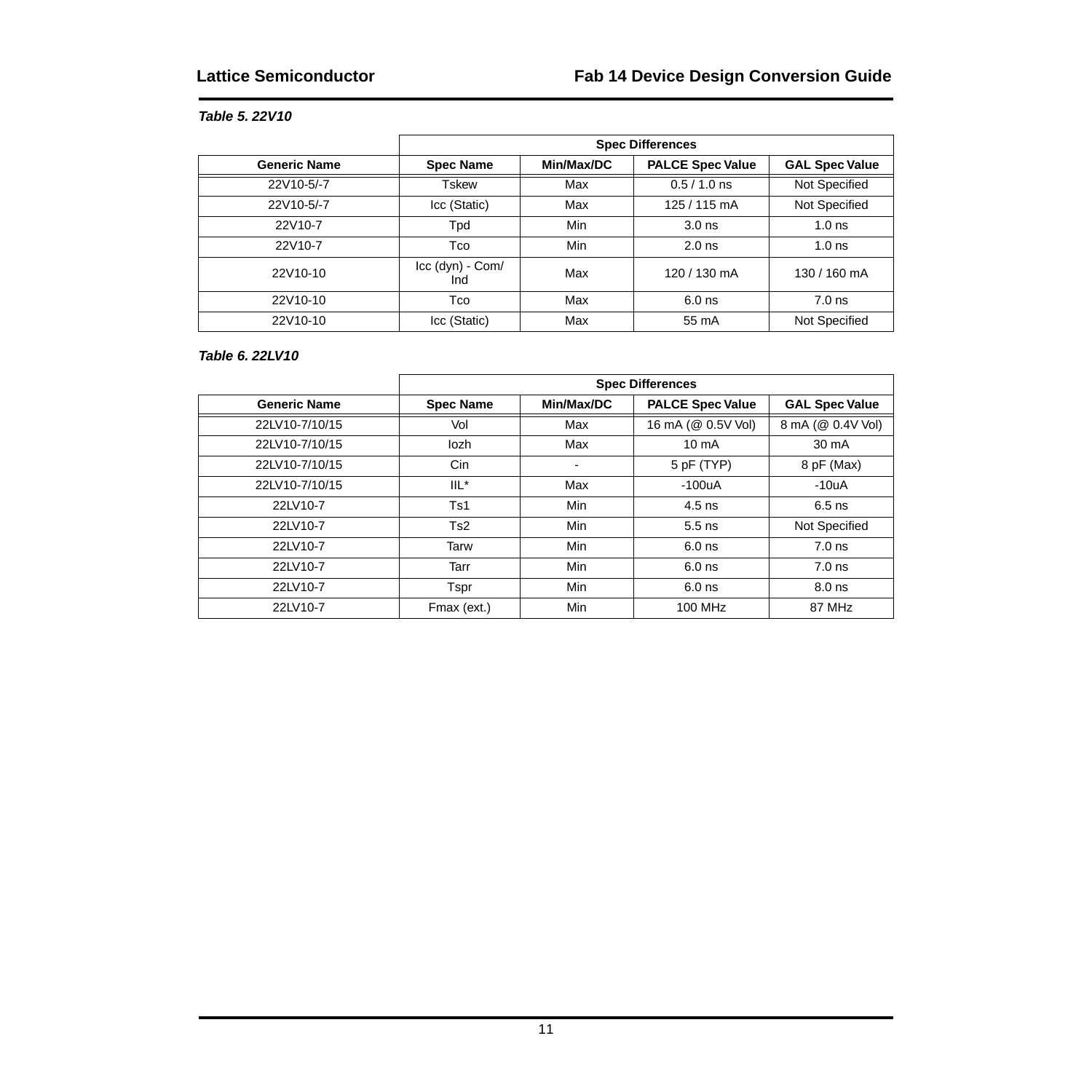### **Table 7. 26V12**

|                     | <b>Spec Differences</b> |            |                         |                       |  |
|---------------------|-------------------------|------------|-------------------------|-----------------------|--|
| <b>Generic Name</b> | <b>Spec Name</b>        | Min/Max/DC | <b>PALCE Spec Value</b> | <b>GAL Spec Value</b> |  |
| 26V12-7             | Tsu1 - Com              | Min        | 3.5 <sub>ns</sub>       | 6.5ns                 |  |
| 26V12-7             | Tsu2 - Com              | Min        | 4.5ns                   | 5.5ns                 |  |
| 26V12-7             | <b>Fmax External</b>    | Min        | 105.3 MHz               | 90.9 MHz              |  |
| 26V12-10            | Tsu1 - Com/Ind          | Min        | 5ns                     | $6.5/7$ ns            |  |
| 26V12-10            | Tsu2 - Com/Ind          | Min        | 5ns                     | 5.5/6ns               |  |
| 26V12-7/10/15/20    | Icc Static - Com        | Max        | 105mA                   | Not Specified         |  |
| 26V12-10/15/20      | Icc Static - Ind        | Max        | 130 <sub>m</sub> A      | Not Specified         |  |